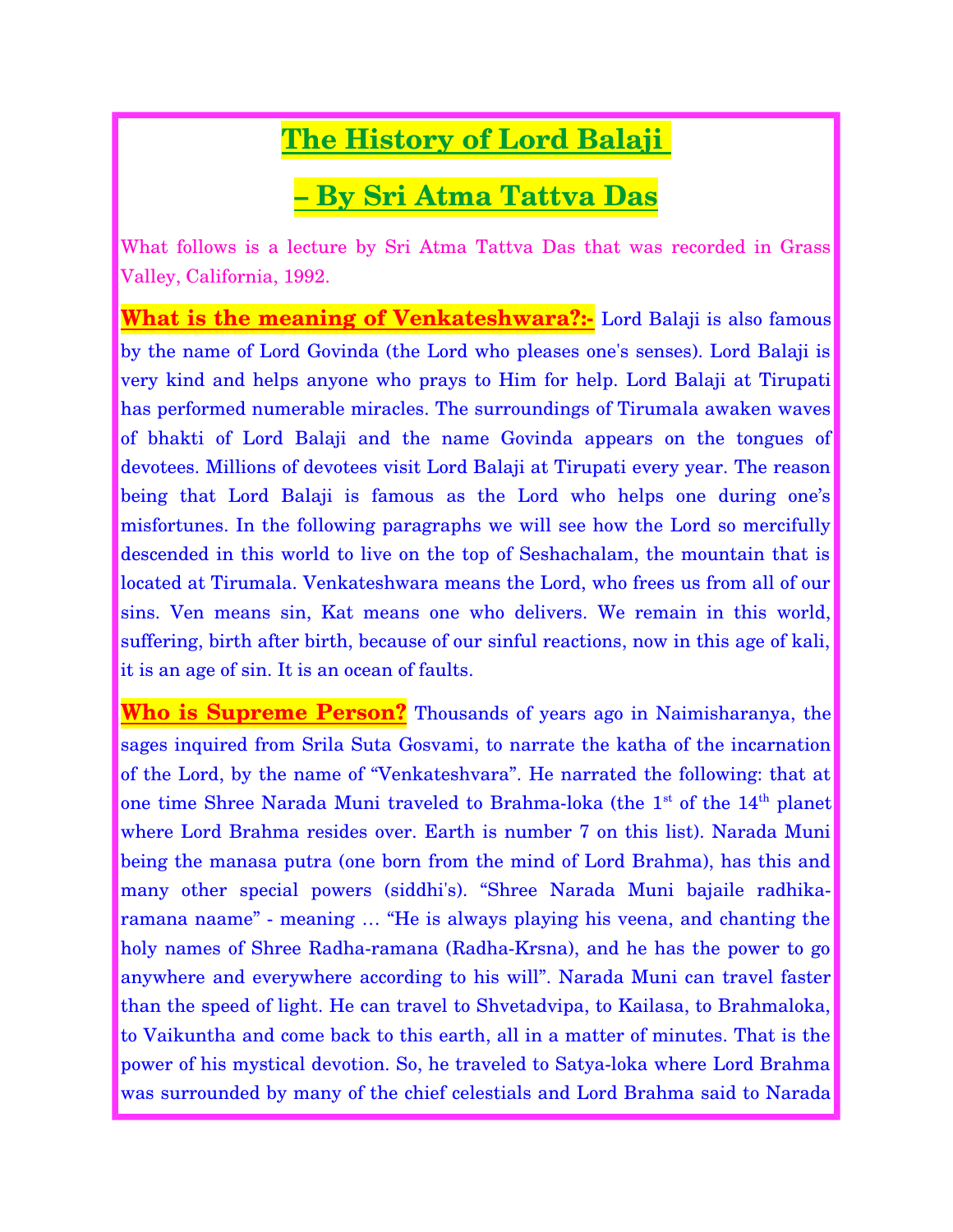Muni that he was feeling a very deep concern in his heart. Lord Krsna states in the Bhagavad Gita "aham bija pradah pita - that He is the seed-giving Father of all living beings". Within this universe, the secondary father is Lord Brahma. So, he has love and concern for everyone in this universe, that he has created. "People in this age of Kali are so much covered by material desires. There will be such pollution and sin everywhere. What is their hope? We must approach the Lord to descend to this earth and we must call Him down to preside somewhere on this earth planet." "So Narada Muni, I am giving you an assignment. Somehow or the other, by your creative genius, devise a means of bringing Lord Vishnu down to this planet earth."

**What is a guru-parampara?** Guru Parampara is about following the order of the previous Acharyas (gurus). So, Narada Muni came to the bank of the river Sarasvati, where there was an assembly of great sages who were performing a sacrifice for the welfare of humanity. There were various sages of various sects. They were all united together for this purpose. So, Narada Muni, he challenged them, "If this sacrifice really going to be powerful, to satisfy the Lord we must all be fixed in one goal together". So Narada Muni challenged "You are all worshipping in the sacrifice, the Lord. But which Lord are you worshipping? We must all be unified 'Who is supreme?'" So, some of those sages said, "Lord Brahma is supreme." Another said, "Lord Shiva is supreme." Another said, "No, Lord Vishnu is supreme." There was some disagreement. So Narada Muni said, "Let us resolve the disagreement by testing the Tri-murtis, to see who is perfectly situated in pure goodness, and whoever is, to the ultimate extent, then we will agree to worship only him." So all the sages agreed. So then they had to decide who is going the person who tests the greatest, most powerful of all the Deities. Vasishtha Muni, Atri Muni and others said, "We are not going to perform this service. To test these powerful Lords, is like testing a red-hot coal by touching it. We'll be burnt. But we know who has the power to do so. It is the son of Lord Brahma himself. - Bhrigu Muni". Bhrigu Muni did not like this idea but everyone was appealing to him, "Please! This is so important for the welfare of all the world." So Bhrigu Muni finally accepted.

Bhrigu Muni first went to Lord Brahma's abode, Satyaloka. When Lord Brahma saw his son arriving he was so pleased. Lord Brahma got up to receive Bhrigu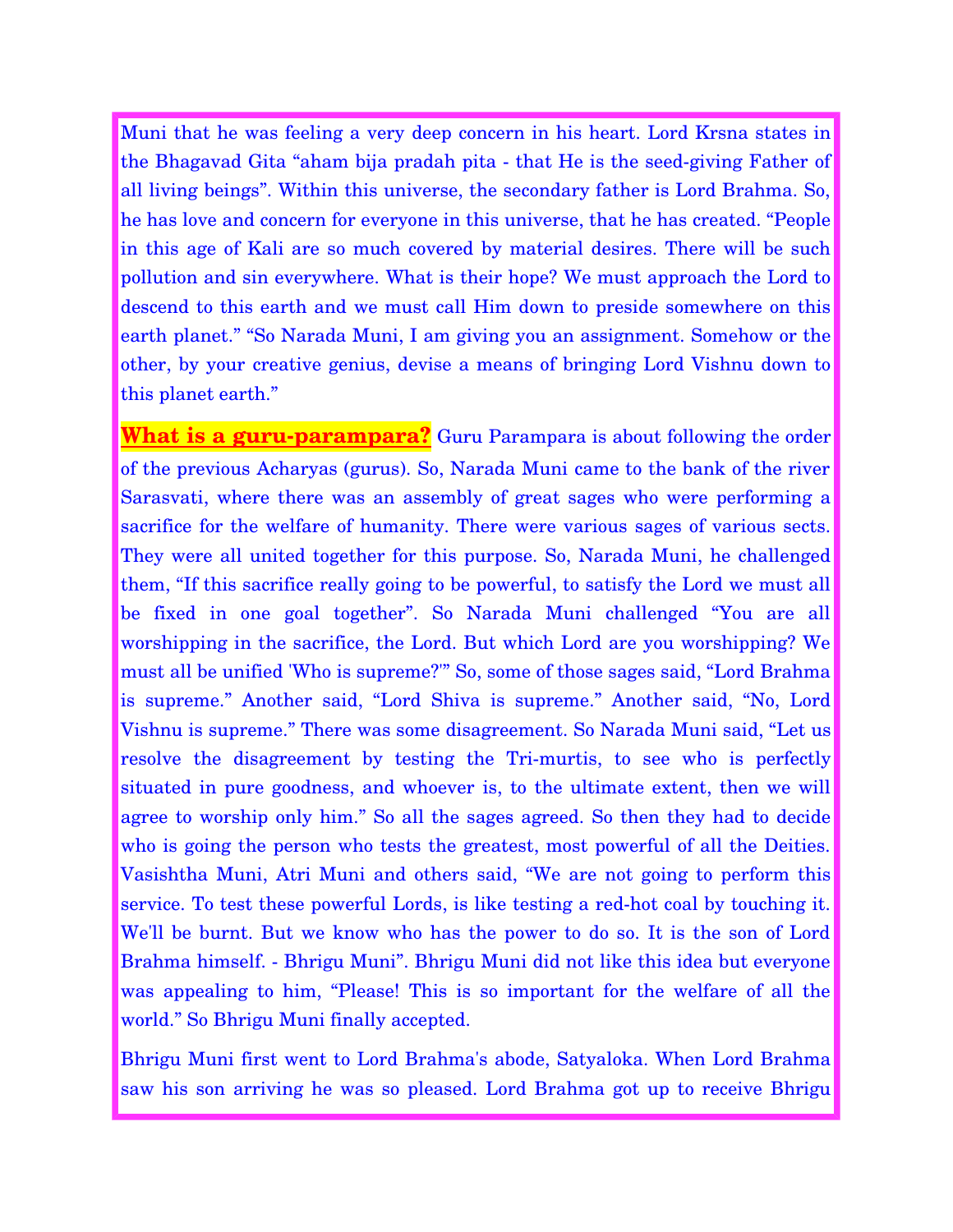Muni, but he ignored his father and didn't offer his obeisances, neither he offered words of respect. This was a great offense - to not honor a senior person is lowclass and uncultured. Of course, in Kali-yuga it is quite common. But, what is etiquette about? Etiquette is about offering respect to every living entity, according to one's particular relationship with them, and to seniors, especially one's father like Lord Brahma. He's not only a father, he's also a guru. To offer prayers, to offer obeisances, to offer services is mandatory. And the father wants to see the son growing up properly and behaving appropriately. So when Lord Brahma saw that Bhrigu Muni did not acknowledge him at all and ignored him, Lord Brahma became angry, but because Bhrigu Muni was his son, he controlled his anger and didn't mention anything. It is explained anger is like fire. In the process of creation, fire is first and from fire water was created. The elements are created from the subtle to the gross. First there is ego, then intelligence, then the mind, then ether, then air, then fire and finally comes water. Water is created from fire. But to extinguish fire we use water. So, Lord Brahma, with his good intelligence, he controlled his anger. But, Bhrigu Muni saw that he was deeply affected. So, he left that place.

Next he went to Mount Kailasa where Lord Shiva was sitting with Parvati Devi. And when Lord Shiva saw his brother Bhrigu approaching, he was so happy! "My dear brother Bhrigu, you have come all the way to my abode! Welcome! Welcome!" Lord Shiva came to embrace him and Bhrigu Muni's face just curled in disgust. He said, "Do not touch me! Your body is contaminated by filthy ashes from the crematorium. You have snakes all over you, and you associate with despicable demons in the mode of ignorance. Do not touch me. You'll make me impure!" When Lord Shiva heard this, his heart exploded with anger. His eyes became red. He picked up his trident and charged towards Bhrigu Muni to punish him. But, Parvati Devi, who is also known as Tri-gunamayi, pacified Lord Shiva, and Bhrigu Muni left that place.

Then Bhrigu Muni went to Shveta-dvipa, the abode of Lord Vishnu, where Lord Vishnu was lying on a flower bed, Lakshmi devi was massaging His lotus feet. As soon as Bhrigu Muni came into the room, Bhrigu Muni ran right into the room, and kicked Lord Vishnu right in the chest with his foot. Lord Vishnu got up. He put Bhrigu Muni on His bed, and spoke, "Oh today We are so fortunate, that a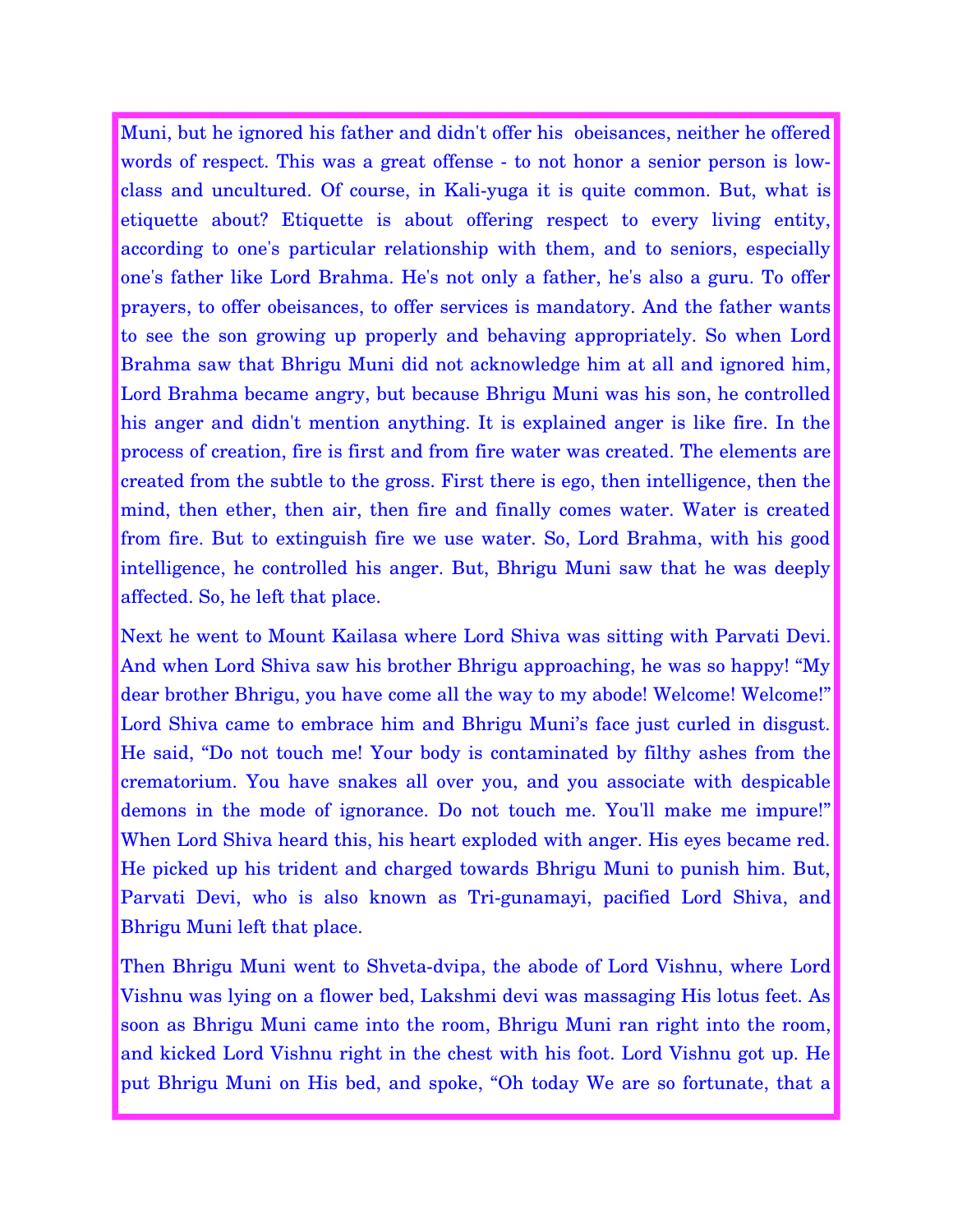great sage, a brahmana has come to Our home to sanctify Us. It is not a small fortune when a great, great personality comes out of their causeless mercy to Our home. Not only have you sanctified Shveta-dvipa by your lotus feet, but by putting your feet on My chest, you have made My body a place of pilgrimage. But, I fear something... that your feet are so soft like a rose, and My chest is so hard like a thunderbolt. I think that I must have caused pain to your lotus foot, so let Me lovingly massage your lotus feet". And Lord Vishnu massaged the lotus feet of Bhrigu Muni, extolling the good fortune that He had received.

**Three types of Offences:** When Bhrigu Muni saw the tolerance and pure goodness of Lord Vishnu's love and he was overwhelmed. He could not say a word. His voice was choked up, tears were streaming from his eyes. He began to dance in ecstasy, extolling the glories of Lord Vishnu as the Supreme Personality of Godhead. There are 3 (three) types of offenses. Offense of the mind, offense of the word, and a corporal offense, offense of the body. Each one is progressively more severe by nature. The least type of offense is the offense of the mind. He committed an offense of the mind to Lord Brahma, and Brahma was angry, and the next most severe offense is the offense of the words, speaking harsh, impolite words to another. He did that to Lord Shiva, and Lord Shiva became very angry. But to Lord Vishnu he performed the greatest of all offenses- the offenses to the body, by hardly kicking Him in the chest (kicked Him hard), but Lord Vishnu lovingly forgave him, displaying His Supreme Greatness.

### Mother Lakshmi Leaves Vaikunta-loka



So Bhrigu Muni went back to the banks of the river Sarasvati and he told the whole katha to all the eternally sages, and they all unanimously agreed, that Lord Vishnu is the Supreme Personality of Godhead, and thus they performed their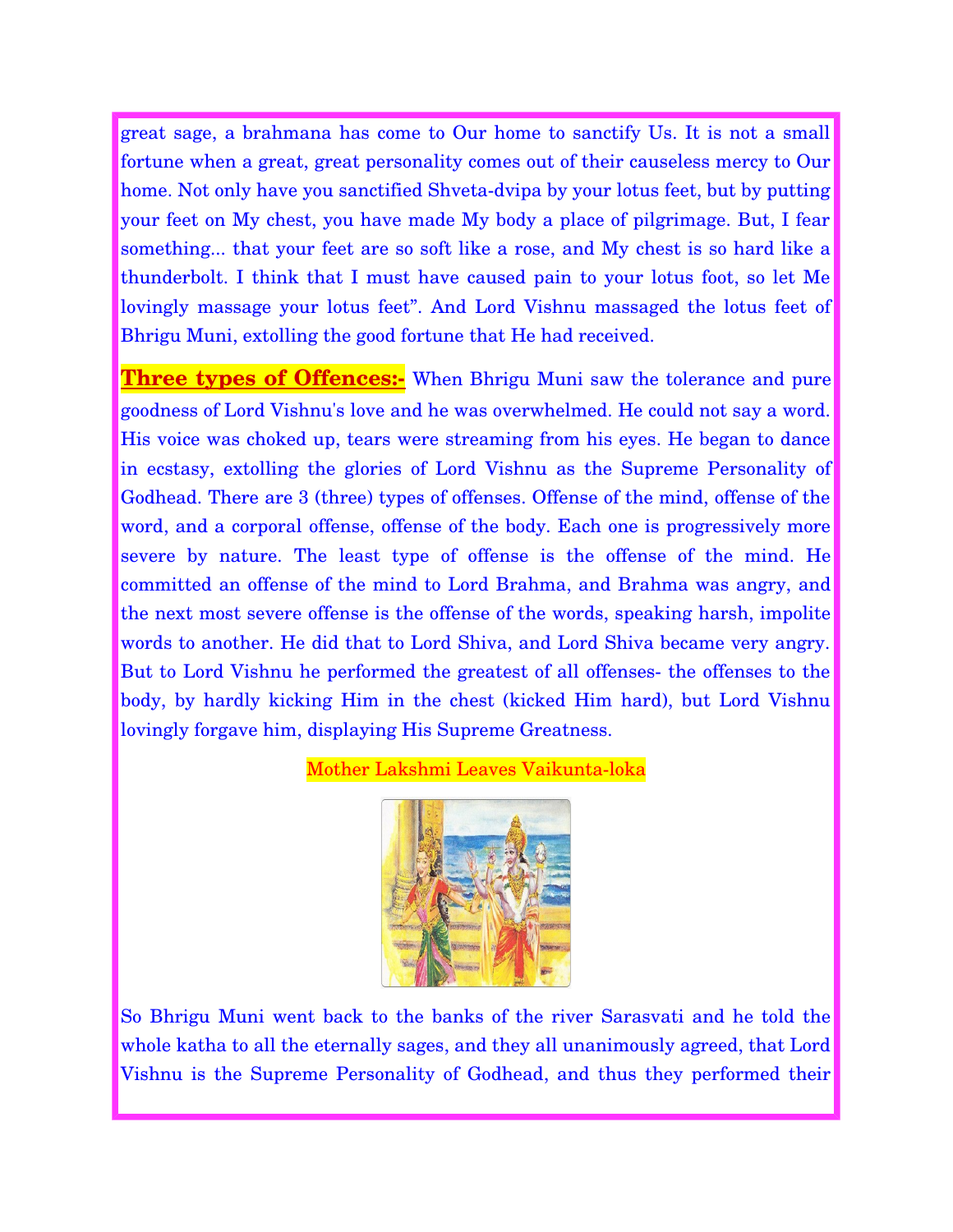sacrifice chanting His holy name [Hare Krishna hare Krishna, Krishna Krishna Hare Hare. Hare Rama Hare Rama, Rama Rama Hare Hare]. Everyone was very happy, except Lakshmi-devi. She could not tolerate this insult to Her eternal Lord and Master, Lord Narayana. It was unbearable that she witnessed such a horrible sin of a mortal man coming and kicking with his foot, in the chest of the Lord of Her life. And the Lord is Shri-nivasa. That means He is the abode of Lakshmi residing upon His chest. She knows the sanctity. She worships the Lord there eternally. Lakshmi considered that She had become so sinful by seeing this sin, it was so unbearable for Her. She explained Her mind to Lord Narayana, but the Lord took it all very lightly. Any offense to one's self- one should be forgiving. But offense to the Lord or another devotee - we can become like fire. When Lord Chaitanya Mahaprabhu was insulted in so many ways, He just forgave. When Lord Nityananda was beaten on the head by thugs Jagai and Madhai, He forgave, but Lord Chaitanya became like fire. We should tolerate any injustice to one's self, but we should not tolerate the injustices to the other devotees or the Supreme Personality of Godhead. So, yes, Lakshmi devi was in this mood, 'My Lord, You may be forgiving and tolerant to the offense against You, but My heart is burning with anguish, for what I had seen.' And then She proclaimed, "I will leave Vaikuntha, and I will go down to the Bhu-loka, where I will perform tapasya, to atone for the sin of seeing this offense." Thus Lakshmi devi departed from Her abode, and wandered throughout this world, ultimately coming to the holy place Kolhapura (Maharashtra, India). She made that Her residence. It was in the holy abode of Kolhapura, that Maha Lakshmi sat to perform Tapasya, in the ecstasy of Her love for The Supreme Lord.

# Lord Vishnu Feeling Separation From Mother Lakshmi.

As time went on, Lord Narayana was feeling immense separation from His wife Lakshmi devi. Even the Land of Shvetadvipa had no charm for Him without Lakshmi devi. So, He decided to come down to the earth to search for Her. And thus, perfectly according to Narada Muni's plan, Lord descended to this world as Shrinivasa. This is an appropriate name, because He is always the abode of Lakshmi devi, and now Lakshmi has left Him, so He has come to search for Her, to bring Her back Home.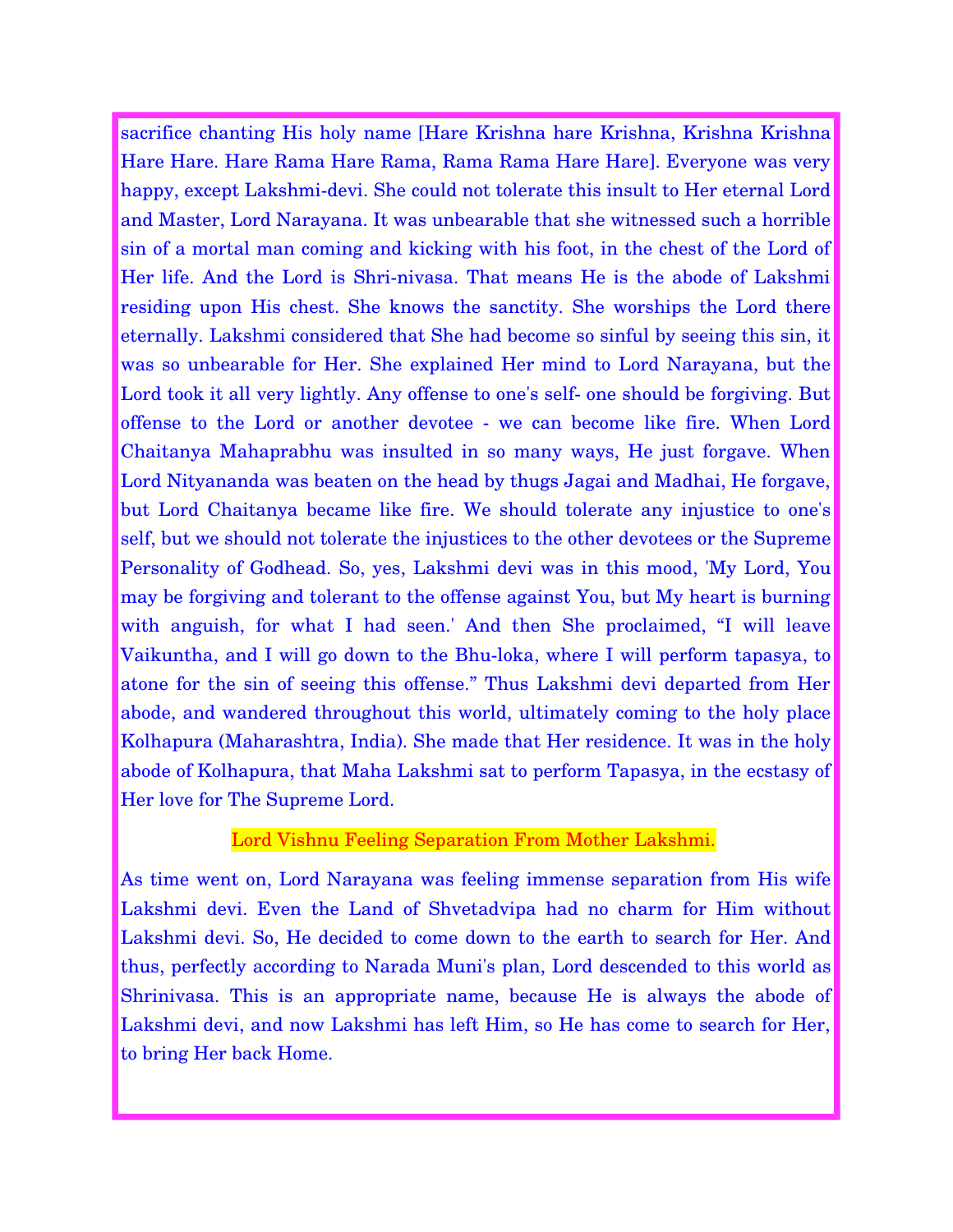# Why the seven hills are called SHESHACHALA OR SHESHDRI HILLS

Lord Srinivasa walked throughout the world, through various forests, jungles and villages and ultimately came here, where we are sitting today, to the Sheshachala. Why is it called such? It is told that at one time, the great and powerful vedic deity, Vayudeva (the deity of wind) came to visit the Lord in Vaikuntha and Adi-shesha was at that time was on guard, and told Vayu that, "You have to wait and bow down your head before the Lord." But Vayu was not happy with this. He was eager. So a little argument took place. So the Lord came and to alleviate the argument, He said, "Why don't you have a contest to see who is stronger between the two of you?" Everything the Lord does has a very, very eternal purpose. So, it was arranged that Adi-shesha put his coils around one of the peaks of Mount Meru named Ananda Parvata, and the test was, who was stronger? Whether Vayu could move that mountain out of the grasps of the coils of Adi-shesha. So, Vayu was sending the most massive winds, unbelievable winds. In this world we have seen hurricanes and cyclones and tornadoes. These are just little, tiny ttth tth tth... tth tth... tth th tth, but when Vayu, with all the force of all his power, blowing, he could not even slightly even a molecular particle of Adishesha or the mountain where they were holding. So he was blowing and blowing and sending wind after wind, and Adi-shesha was there just holding and holding and days went by, and meanwhile, all the air and all the wind, at the disposal of Vayu - he was using just for this purpose, and the rest of the universe was suffocating. Lord Indra was calling out, "Please! You know this... Adi-shesha... you may be winning the fight, but what about the rest of us?" So Narada Muni appeared and started playing his veena and singing the sweet glories of the Lord. Meanwhile Vayu was exhausted, so he stopped his winds, and at that time Narada Muni was singing and playing, and Adi-shesha was so charmed by the Glories of the Lord, that he lifted one of the hoods to listen carefully. As soon as he did that, Vayu blew right under that hood, with all of his force, and Adi-Shesha and the whole mountain peak of Ananda Parvata went flying and landed right here on earth. Then Vayudeva came down and begged apologies, "Oh, I am sorry! What have I done? Please come back. Come back to Vaikuntha." And Adi-Shesha said, "It is the Lord's lila. It is His plan that I remain here." So, this is known as Shesha Parvata because these seven mountains- they consist the abode of Lord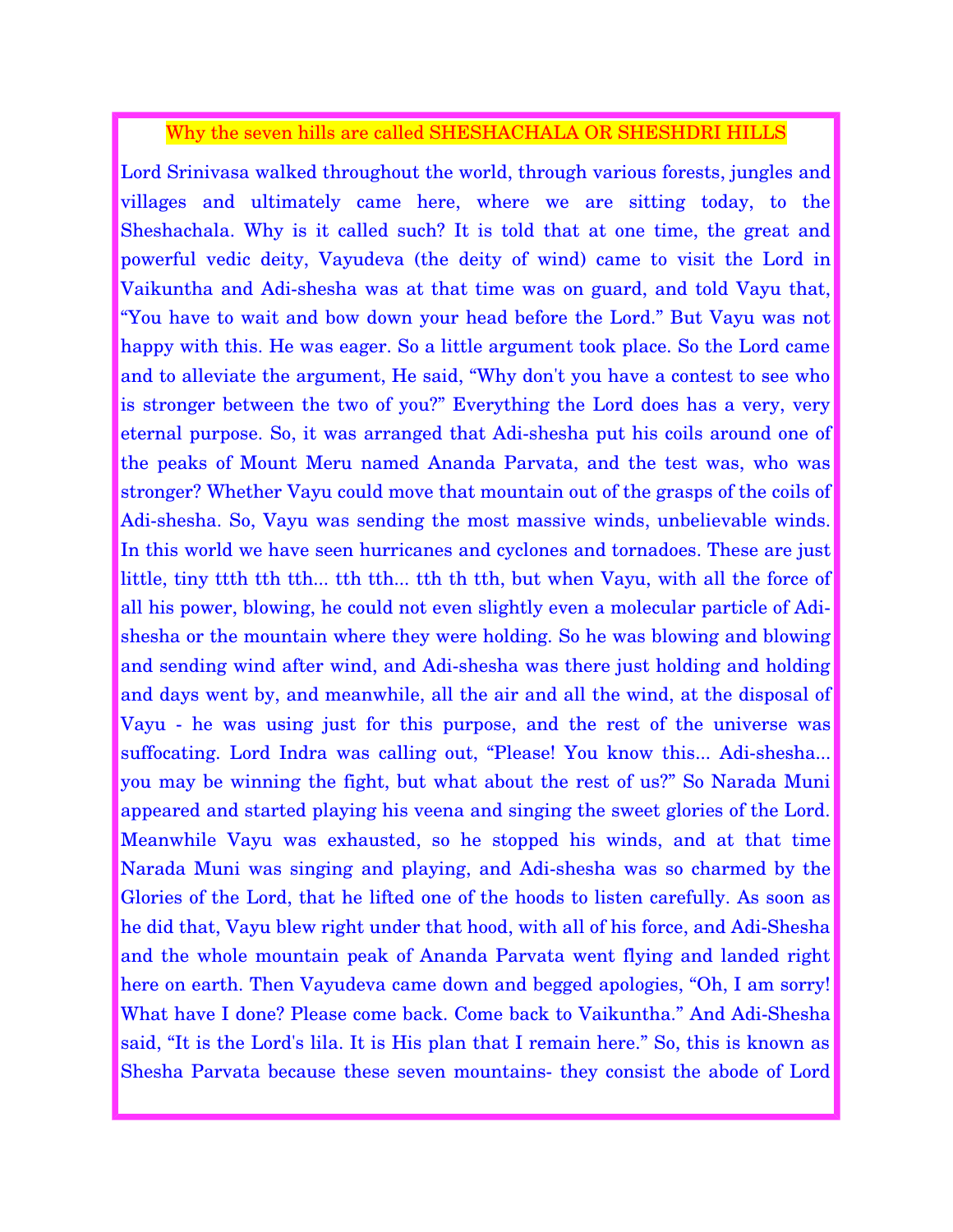Venkateshvara. He is non-different than the body of Ananta-Shesha and it is considered to be non-different than Vaikuntha.

#### Lord Shrinivasa Tapasya

Shrinivasa was traveling in this area, and He made His residence in the hole in the center of a large ant-hill that was situated under a large tamarind tree. There, He performed tapasya (austerities). No eating, no sleeping. Just meditation on Lakshmi-devi to bring Her back. Lord Brahma saw the situation of the Lord, the nature of the Lord's love - that He has left the eternal abode of Vaikuntha where there is all opulence, and He is living as an ascetic under an ant-hill? So Lord Brahma approached Lord Shiva, and together they went to Lakshmi-devi in Kolhapura, so that the Lord could be fed. Lord Brahma became a cow, Lord Shiva became a calf and Lakshmi devi a cowherd girl. She, with a little stick led the cow and the calf, to a place called Narayanapura, which was the capital of the kings of the Chola dynasty. She proclaimed that, "I would like to see the king and queen, because I have an excellent cow and calf and that I desire to sell them." The king and the queen came and saw that cow and calf. They were so special. They were willing to pay anything, and Lakshmi devi, she charged a large price.

Just like as its said if we give away our books out for free, then people may take them very cheaply. They have to pay price, then they'll have some understanding that 'this is valuable'. In 1966, in New York City, Srila Prabhupada began the Hare Krishna Movement. At that time, the devotees, the first large public programme they ever made, they rented out an auditorium in Manhattan Island of New York City. And they sent out flyers. They were passing about in the streets by the thousands. And it was free admission, free prasada, free kirtana, free lecture by His Divine Grace A.C. Bhaktivedanta Swami, who was then called Swamiji. There was hundreds and hundreds of seats in that auditorium. But only a few people came. The devotees were terribly disappointed. Then Srila Prabhupada said, "Because you made it free." So therefore they think it is a cheap thing. If you make them pay, then they'll think there's something valuable about it. Yes? Then they'll take it seriously. He said, "Oh, but you didn't see?" Srila Prabhupada spoke as if there were thousands, millions of people there. He spoke with so much dynamic enthusiasm, led kirtana. He said, "You did not see? Narada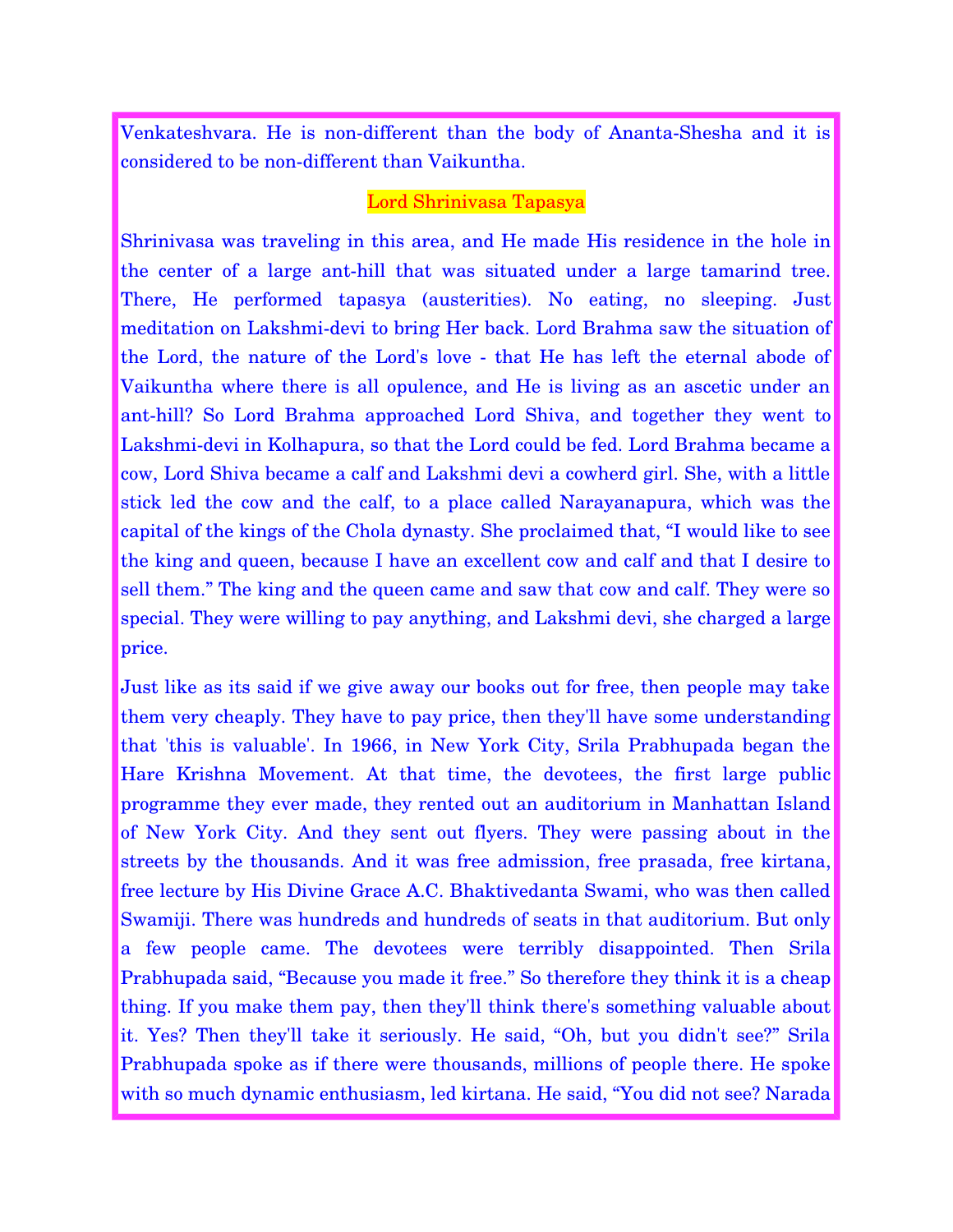Muni was there. Brahma was there." Devotees said, "We didn't see." Prabhupada saw. Prabhupada was always preaching for the pleasure of the previous acharyas. Bhakti Siddhanta Sarasvati Thakura said, "If nobody comes to your programmes, you preach with full enthusiasm to the four walls." Because, we are not preaching simply for material results. We are preaching... whatever we do is for the satisfaction of guru and the Vaishnavas. And the spiritual master and the previous acharyas are pleased by our effort, not by our results. So, Lakshmi devi, she charged a high price. And the king and queen bought this cow with the calf.

### The Katha on how the Lord gets injured

There was a cowherd man who everyday took those cows out to the pastures, to graze on the grasses, and in the evening the cows would come back and would be milked. Many days went by, and there was no milk coming from this special cow. She just had a calf. There is no reason for this! The queen went to the go-shaala. "Where?! So many days! Where is the milk from this prized cow? We spent so much! Where is the milk from this prized cow?" She went to the cowherd man. "Are you drinking it? Are you stealing it?" He said, "No, no! I am not! Honest, I am not!" "If tomorrow, there is no milk, then I know you are! Then you will be punished with your life." Now what happened is this. At a certain time everyday, during the grazing of the cows, this cowherd man would take a nap. He would go to sleep under a tree. And right when he went to sleep, that Brahma cow would run to the ant-hill and stand right over the ant-hill with her udder and then pour profusely nectarean, delicious, nutritious milk down, and Shrinivasa accepting the loving offering of His devotee, would just look up, open His mouth and the milk would come right into His mouth to feed Him for the day. This was going on everyday. This cow was a very, very faithful devotee. So, on this particular day, the cowherd man pretended to go to sleep. But slightly kept one eye open to watch the cow. And he saw that cow running. He saw that cow standing over an anthill, milk pouring down into the ground. Oh! He was furious. This was unbelievable. He was about to be killed because of this restless cow. He lost all intelligence. Lord Krishna tells in the Bhagavad Gita "When there is anger, one loses one's intelligence and one falls down into abominable activities". So, this cowherd man in a rage of fury, picked up an axe, and attacked. He hurled the axe to cut off the head of the cow. But as the axe was coming down, Shrinivasa leaped up and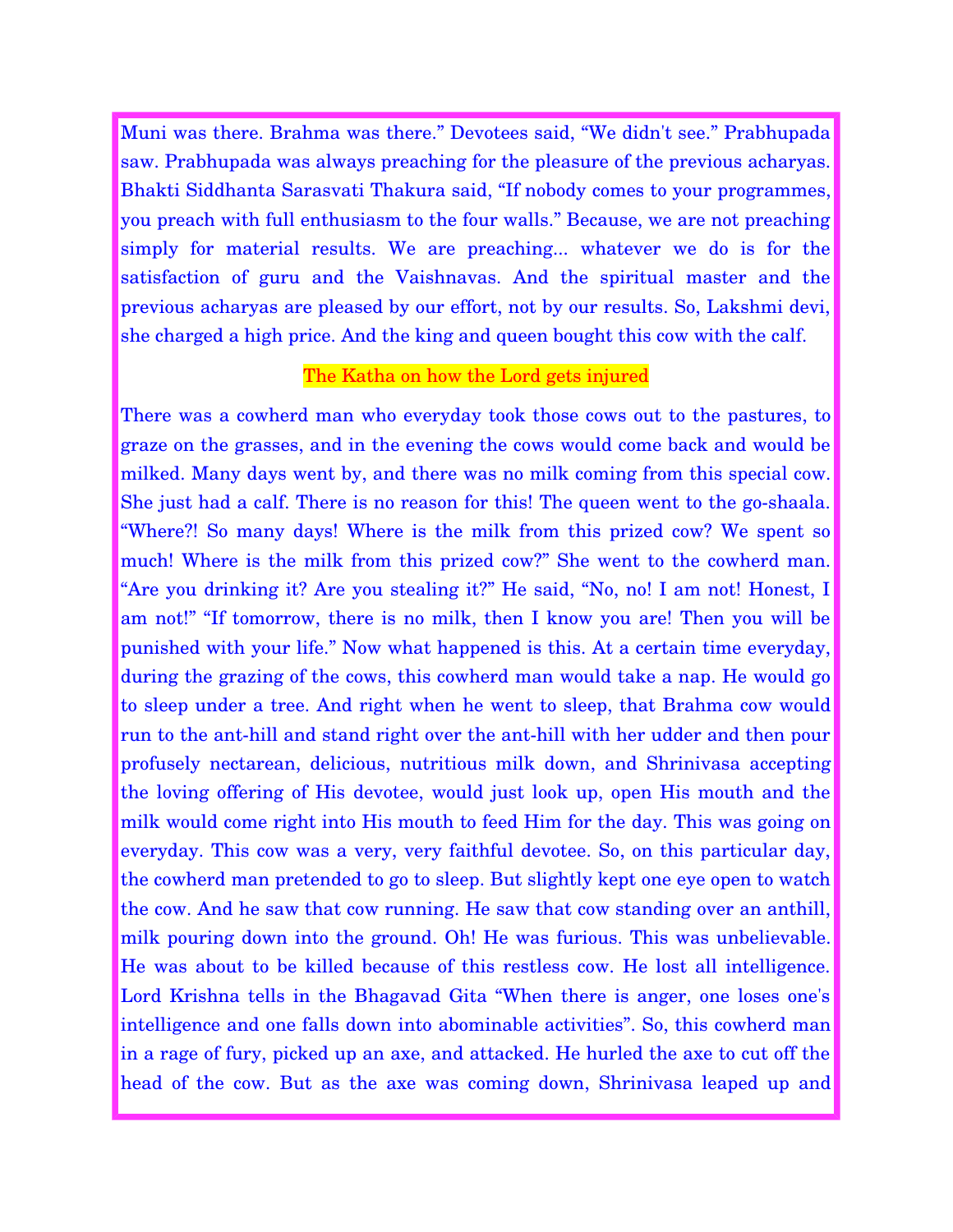blocked the razor-sharp edge of the axe with His own forehead. When the cowherd man saw the most beautiful personality standing before him, bleeding profusely, he fell down unconscious. And news came to the king of what had happened, and he came running to the place. When he first saw his servant, the cowherd man laying unconscious, he thought he was killed. He saw blood all around. He was about to attack and chastise whoever that person was. But, when he looked closely at Him, He was the embodiment of all opulence and beauty. The king understood that He was a special personality, and the king asked, "What has happened?" And Shrinivasa explained exactly. The king begged forgiveness. namo brahmanya devaya go-brahmana hitaya cha jagad-hitaya krishnaya govindaya namo 'namah. We chant this prayer. But do we really acknowledge the significance of it? Lord Krishna is very fond of giving protection to the cows and the brahmanas. In the Katha of Bhrigu Muni, we see He tolerated the injustice of being kicked in the chest and forgave a brahmana, and here He is showing His love for the cow. To save a cow, He is willing to endure the pain of an axe, penetrating His own head. So He walked into the forest and He was bleeding and feeling much pain. This is the Lila of the Lord. And then Brihaspati, the high priest of the devas, approached. He asked Guru Brihaspati, "Can you tell me a herbal remedy to alleviate the pain and injury of my head?" Brihaspati explained exactly the herbs that were required. So He was searching for those herbs and at that time He came to Varaha Kshetra, where He met Lord Varahadeva.

#### Significance of Varaha Kshetra



Previously in the Satya-yuga, the great demon Hiranyaksha with his demoniac power, to please his elder brother Hiranyakashipu, created such chaos in this world, that the earth planet, Bhu-loka was cast to the bottom of the Garbhodaka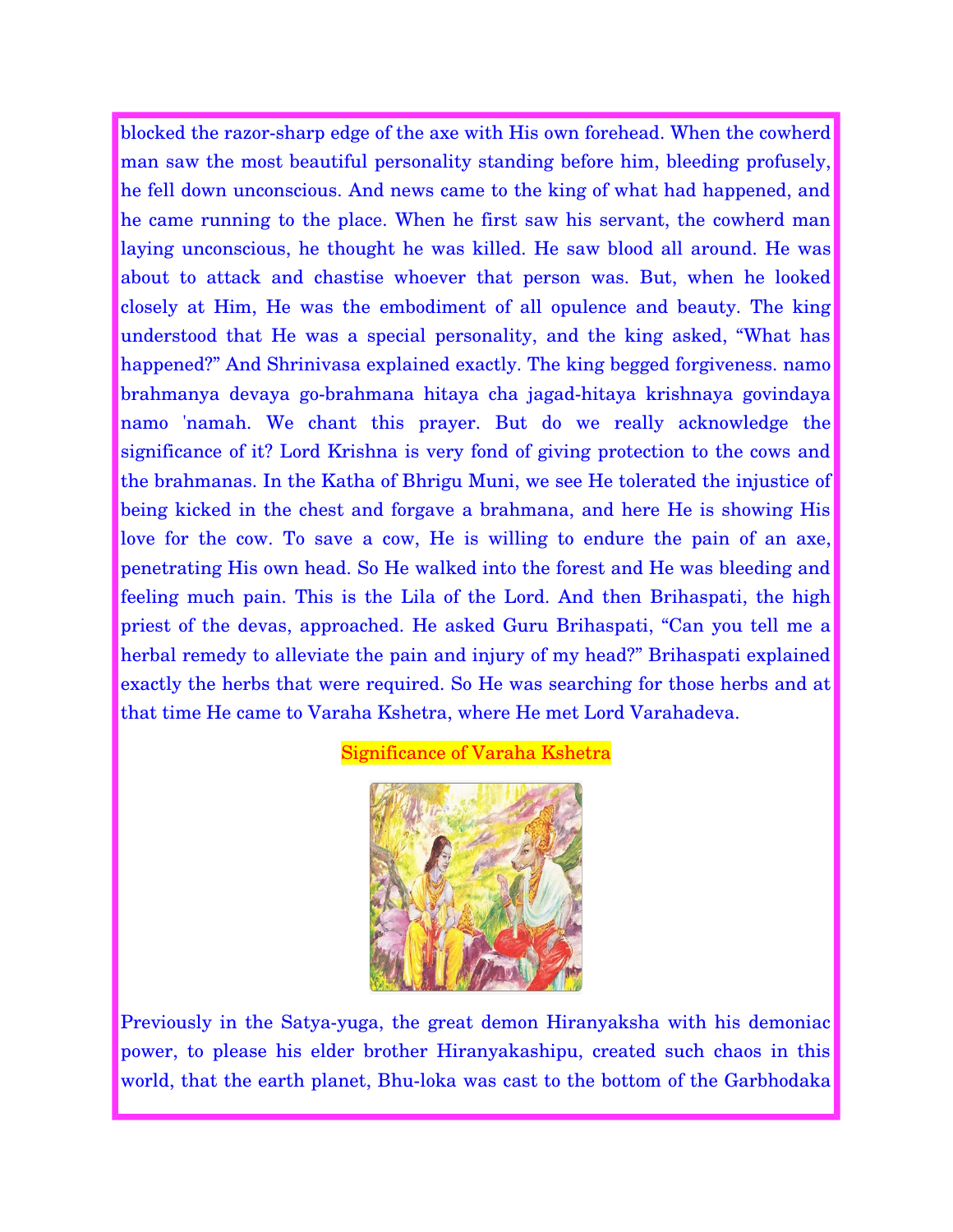ocean. At that time the sages and devas, they were helpless. They did not know what to do. They approached Lord Brahma. Lord Brahma prayed to the Supreme Lord Vishnu, and in the course of his prayer, a very small, little boar creature came out of his nose - the size of his thumb, Instantly It grew larger and larger until It was like a huge mountain. He had most exquisite lotus-like eyes, although He was a boar, which is a wild pig, which is considered a very ugly animal. Sometimes we praise people by comparing them to animals. 'Fearless like a lion,' 'fast like a tiger,' yes? 'Graceful like a swan,' 'sings like a cuckoo.' But have you ever heard in your life or read in any books, anybody being glorified by being compared to a pig? No. 'You are sloppy like a pig!', 'You are ugly like a pig.' If someone calls you a swan, you feel very nice. But if someone calls you a hog. "You are a pig!" It's an insult. Very great insult. But when Lord Varaha, took the form of a boar- a wild pig, He was the personification of all opulences. He possessed all the six opulences. He was beautiful! He was hypnotizing people! Everyone, all the great devotees were falling in love with Him. That is the greatness of the Lord's power. How wonderful is our Lord! Achintya shakti - He can do anything. And how He does everything. Anyone who does not have faith in these stories is the most unfortunate dull-headed person in all the creation. The Lord is so amazing, that He can take the form of the most abominable of all animals, and be allattractive! So that people are falling unconscious by the beauty of this Boar.

People are offering prayers with tears pouring out of their eyes, out of their love for this Boar. Sri Varaha Bhagavan ki... [jaya!]. Why not? If Lord Krishna wants to show His opulence, why not take the most despicable, abominable, obnoxious of all animals and show His glories and opulences and beauty, and enchant everyone's heart in that form. That is the Lord's greatness. And, He lifted the earth with the tusks, Jayadeva Gosvami sings in Dasha-avatara stotra. After He saved the earth and delivered Hiranyaksha, Bhu-devi, the presiding deity of this planet, she prayed to Lord Varaha that please make me home on earth, where I can be your consort, and live with you. Please make a home here. So, of all places, Lord Varaha-deva shows what He considered the most beautiful place on earth. The Tirumala Hills. On the top of these hills, Tirumala, it is called Varaha Kshetra. Bhu-devi gave this land to Lord Varaha-deva, where they lived together very happily. So Shrinivasa came, and He asked for a place to reside here. Please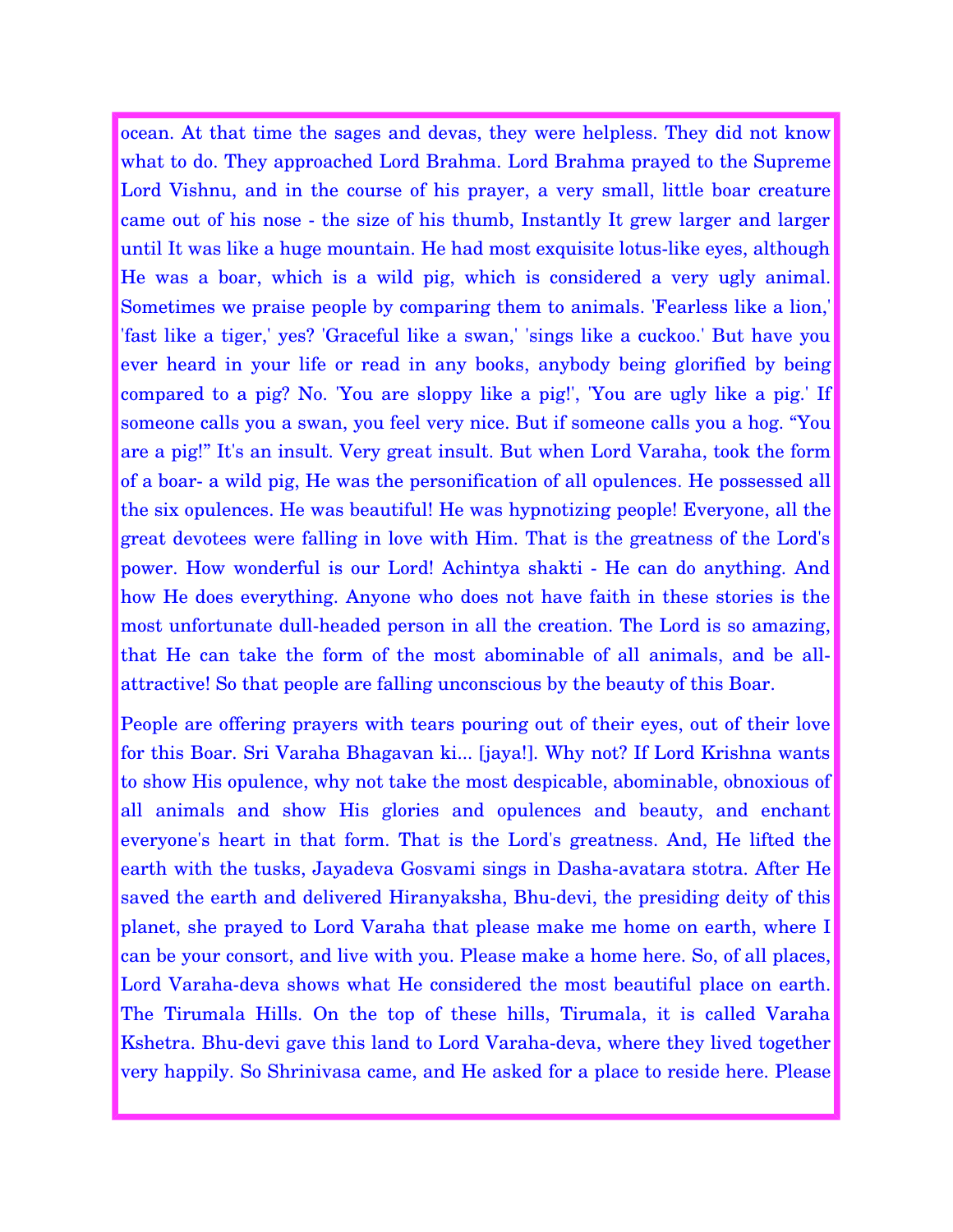listen carefully. Lord Varaha gave him a tract of land. Shrinivasa said, "If I'm taking this land from you, I want to pay rent. But I don't have anything. But the rent that I will pay is this: "I will induce all My devotees, for all the rest of the time in Kali-yuga, anyone who comes to see Me, in My temple, must first come and offer their worship and honour to You, Lord Varaha-deva." So to follow this tradition, which very few people do, it would be very nice tomorrow if, before going to see Lord Balaji, we offer our honour, worship and take blessings from Shri Bhu-Varahadeva, who are residing on the banks of the Svami Pushkarini, a beautiful, sacred lake non-different than the river Ganges (Ganga), which absolves one's sins.

Lord Shrinivasa Meets his Mother Bakula Devi



Lord Varahadeva told Shrinivasa that, "Your Lord eternal mother is living with Me. She has been acting as a very faithful maidservant, waiting for Your incarnation. Her name is Bakula mallika, or Bakula-devi. And she will take care of You and she will put the herbs on Your forehead, and love You like her own son. So Varahadeva called for Bakula-devi, and when she saw Shrinivasa, immediately her motherly love erupted within her heart, and Shrinivasa's love for her awakened. Bakula-devi embraced Him, and she gathered the various herbs and placed it with camphor, and saffron and musk and very sacred ingredients, and she made a paste, and put it on Balaji's forehead. And, to honour the love of Bakula-devi, and to remember the Lord's willingness to sacrifice for the welfare of His devotee, to this day, Venkateshvara is wearing that sacred mixture of paste upon His forehead. Bakula-devi, she showed such motherly affection. Who is Bakula Devi? It is explained that previously Bakula-devi was Yashoda mayi. Lord Krishna lived in Vrindavan for approximately twelve and a half years,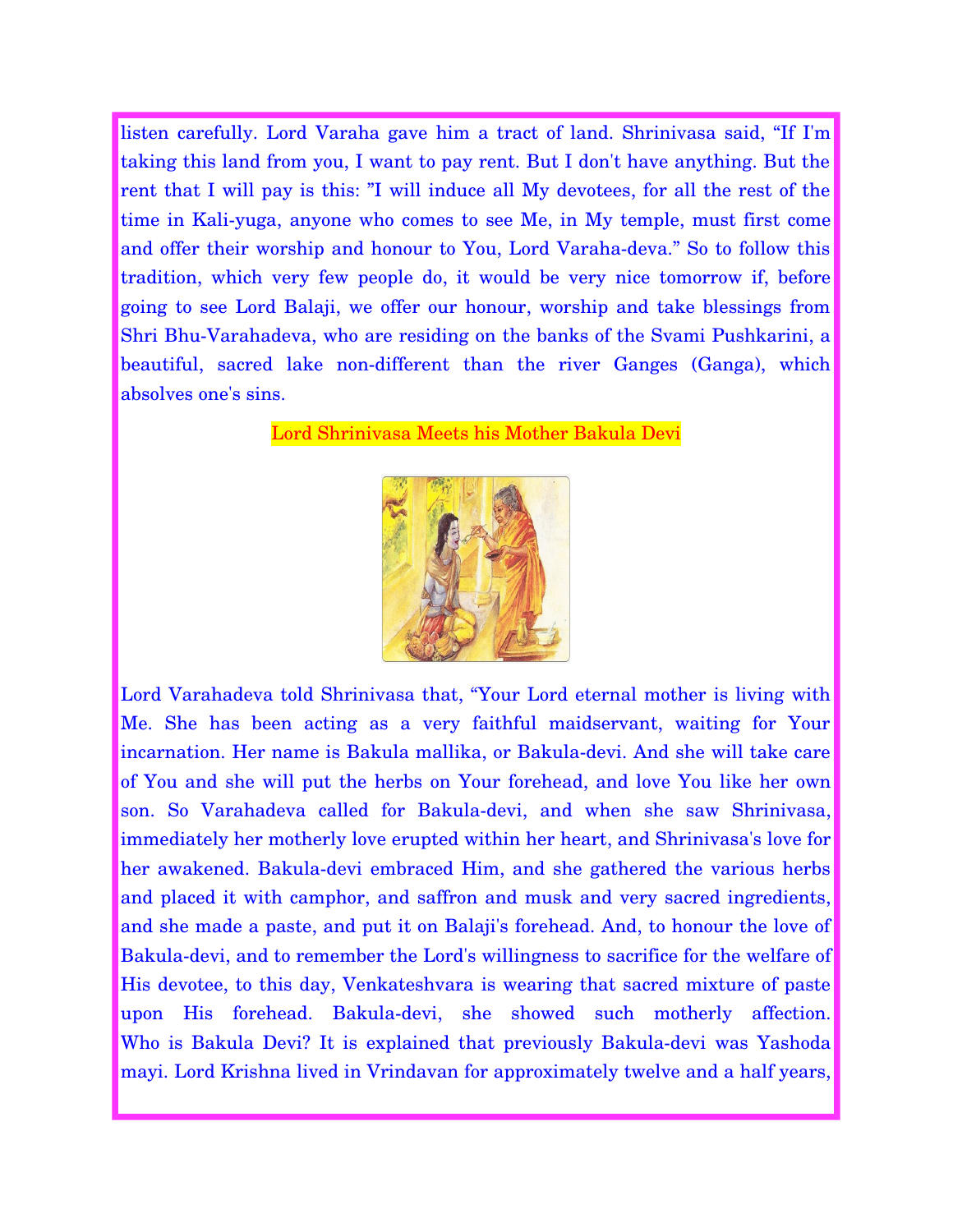and it is the aspiration of every mother, to arrange for her childrens' marriage. But Lord Krishna left Vrindavana and it was in Dvaraka when He was under the care of Vasudeva and Devaki, that He married eight queens and sixteen thousand others. So, Yashoda-mayi was deprived of the opportunity to participate in these marriage ceremonies. But Lord Krishna, knowing her heart, gave her the benediction, that "In a future incarnation, you will be My mother, and you will make arrangements for My marriage."

#### Lord Srinivasa Meets Padmavati



As time passed and they lived in the forest together. In that He was often in His anthill doing tapasya. It came to his notice that that in the forest, on the top of the hill, there were some wild animals, was a many tigers, lions and elephants. They were harassing innocent people, sometimes even devouring them. So Shrinivasa told Bakula-devi that, "I want to go on a hunting excursion to protect the innocent from these dangerous animals." But as a mother she said, "No, no! You cannot go out there. It is very dangerous, it is a very strange place. You should not go." But He was insisting, so finally she accepted. So He put on the robes of a hunter, with a bow and an arrow, and a horse, and He went out, and there He saw a gigantic wild elephant. The elephant was running, and Shrinivasa was galloping on His horse after the elephant. The elephant came into a garden and there a beautiful princess of the name Padmavati, along with her maidservants. The elephant lifted his trunk and offered praise to Padmavati devi, and then he disappeared into the forest. Shrinivasa came right behind him, and when He saw Padmavati, who was standing, stunned by the fear of the elephant, it just approached her. Shrinivasa was Himself stunned with her beauty. He got off His horse. He said, "Who are you? Have you descended from the heavenly worlds? In this earth planet, there is no one so beautiful. There is no one so enchanting and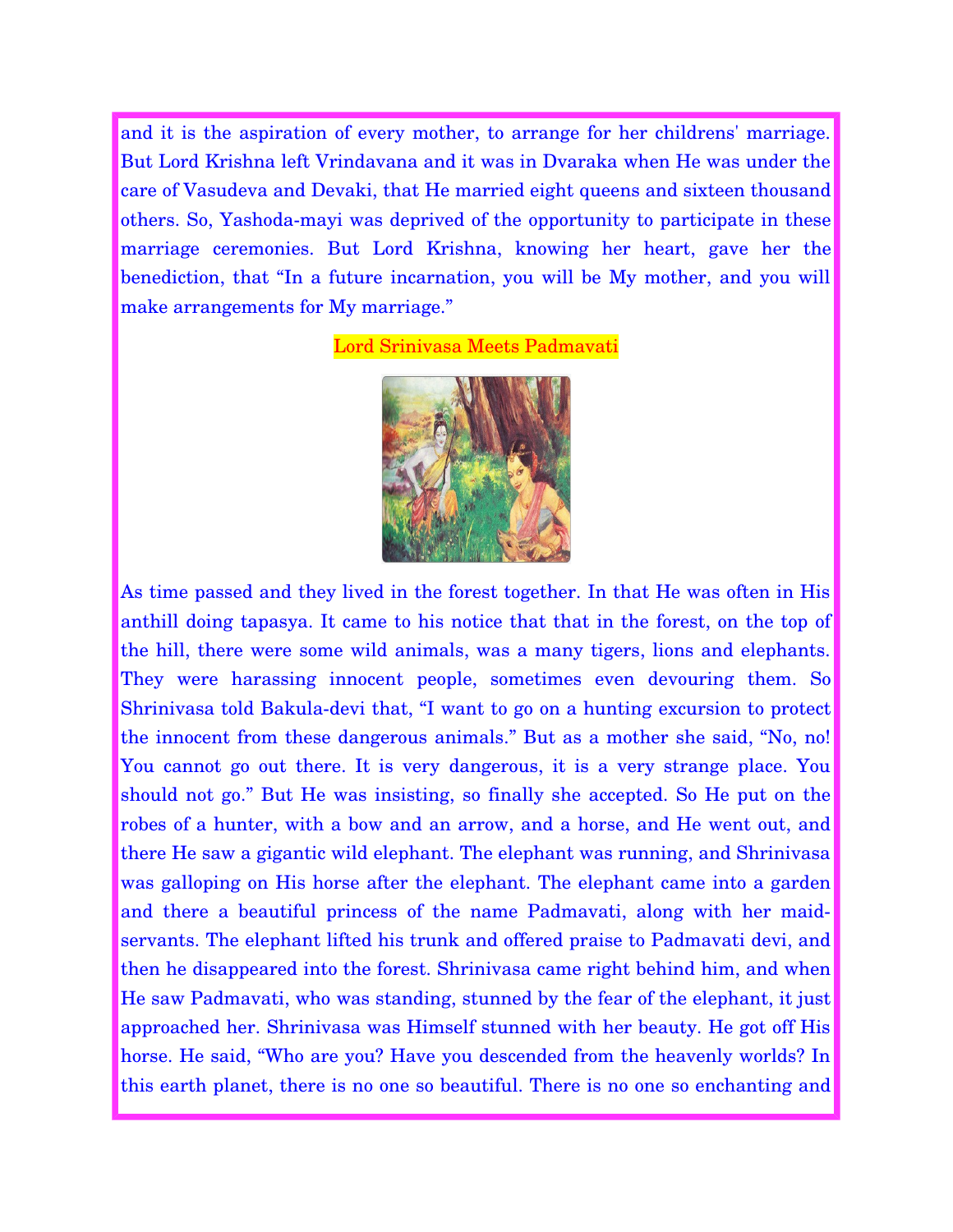so pure as yourself. Please tell me who you are?" She said, "My name is Padmavati, and I am the daughter of the king Aksharaja from the dynasty of the moon, and I am here in the garden with all of my friends. Can you tell me good sir, who are You?" He said, "I am also from a royal dynasty coming from the moon god. My father is Vasudeva and My name is Krishna. And, now My mother has taken the form of Bakula-devi, and she is searching to find a suitable wife for My marriage."

And just then the maid-servants of the princess came. And she (they) saw this Hunter talking with the princess. They were very offended by this. "Who is this... Who are You? What are You doing here?" And they started warning Padmavati, "You are a girl of great royalty. You cannot be just speaking to a hunter, a strange person alone in the forest. What is this?" Shrinivasa smiled and said, "O young maid-servants, do not be alarmed. I am in love with her, and she is in love with Me. And I am going to propose to marry her." "Haa?" (response of maid-servants). Padmavati was beginning to blush. She looked down and said, "First you have to ask My parents their permission." The maid-servants, they were very angry. "You are seducing the princess. Get out from here! Get out from here!" They picked up stones, and hurled the stones at Shrinivasa. Again and again, they were throwing stones and they were chasing after Him, and He jumped on His horse and rode away. And they were chasing after Him throwing stones. He was feeling great pain. He returned to the home of Bakula-devi. She saw that He looked unhappy. "Why are You unhappy?" He said, "Because I am in love. but the girl that I love, I cannot go anywhere near. All her friends throw stones at me!" and Bakulamallika said, "You are the Lord of the Universe. How could You be enchanted by a mere mortal woman of this world? But still whatever You desire is my life. If you desire I will go to that place to negotiate marriage with her parents."

# Who is Mother Padmavati?

Shrinivasa said, "You do not understand who this girl is." And he explained the katha. There was a great sage who lived in the Treta-yuga. His name was Kushadhvaja. He was performing a yajna. With great devotion he was chanting vedic mantras. From his mantra-chanting, the Goddess of Fortune took birth. She took birth from the yajna of the chanting of the Vedic mantras. And, therefore Her father gave Her the name Vedavati. When She grew up to marriageable age, She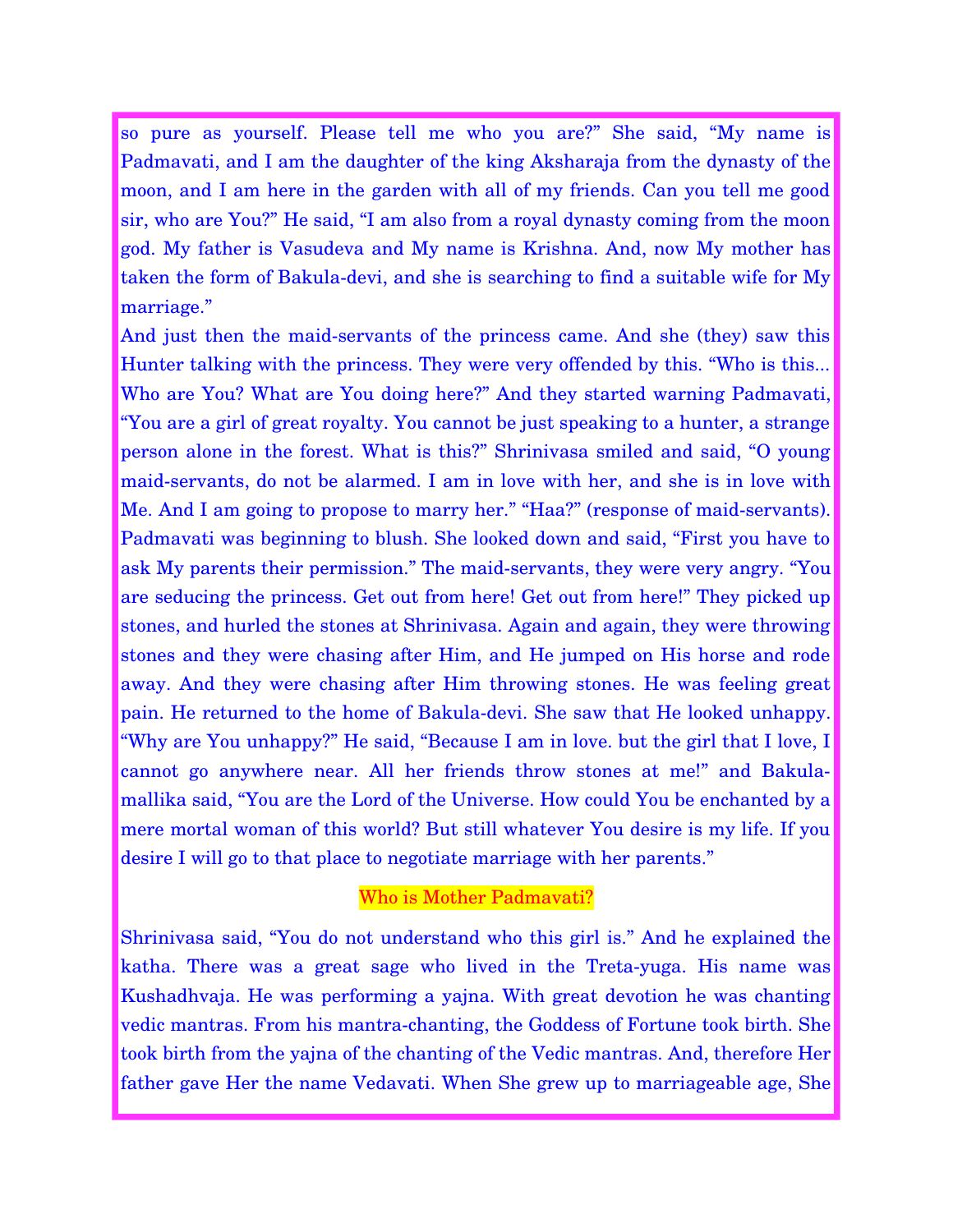was so beautiful, an ocean of good qualities. All great princes, kings wanted to marry Her, promising wealth, riches, luxuries and immense pleasures. But She had no attraction to any of them. Her heart was fixed exclusively on Lord Vishnu. From his divine vision Kushadhvaja understood She is a Goddess of fortune. Only Lord Vishnu is suitable to be Her husband. But it is not easy to attain Lord Vishnu. Kushadhvaja sent his daughter into the Himalayan jungles, to live all alone to perform severe austerities, meditating on the Lotus feet of Vishnu, to attract His mercy to accept Her as His wife. She remained in Himalayas for thousands of years, fasting, subjected to cold, snowy winters, to the hot, blazing summers, to the dangers of the snakes and animals and insects, tolerating all difficulty. Kings and princes and devatas were approaching to marry Her, offering Her royal palaces, offering Her luxuries - jewels, fine garments, food, and not only that, but they were most handsome, chivalrous and opulent in all respects. She rejected them. For what? To live in the jungle, wearing a deerskin, doing tapasya for thousands and thousands of years. This is devotional service.

We want Vishnu. We want devotional service to Krishna. He is our goal and ideal in life. So many things may come to us. Yes, the cheap things of this world - we may get money, we may get comforts, we may get fame, we may get so many things, we may get all kinds of pleasures, but a devotee is willing to give it all up to perform austerity and this all we have is austerity. A sadhana bhakta is a person who gives up so many of the pleasures of this world... for what? We don't even have Krishna. We're not tasting the love of Krishna. It is just tapasya. But that is the price! If we really want Krishna, we have to be willing with an empty heart of nothing, except tapasya, carry on even if it takes thousands and thousands and millions and millions of births. That was Mukunda Datta's example. He was willing to suffer in separation faithfully for ten million (10000000) births, if he knew in the end, he would get even one glimpse of Lord Shree Chaitanya Mahaprabhu. That is devotion. Enthusiasm and patience. That is the example of Vedavati.

She gave up all the promises and hopes and opportunities of this world to do severe austerity. And what did She get out of it? Just living in the forest. Thousands of years passed. One day, the king of the Rakshasas, Ravana, was flying by in the airways and he saw Vedavati. He was immediately enchanted by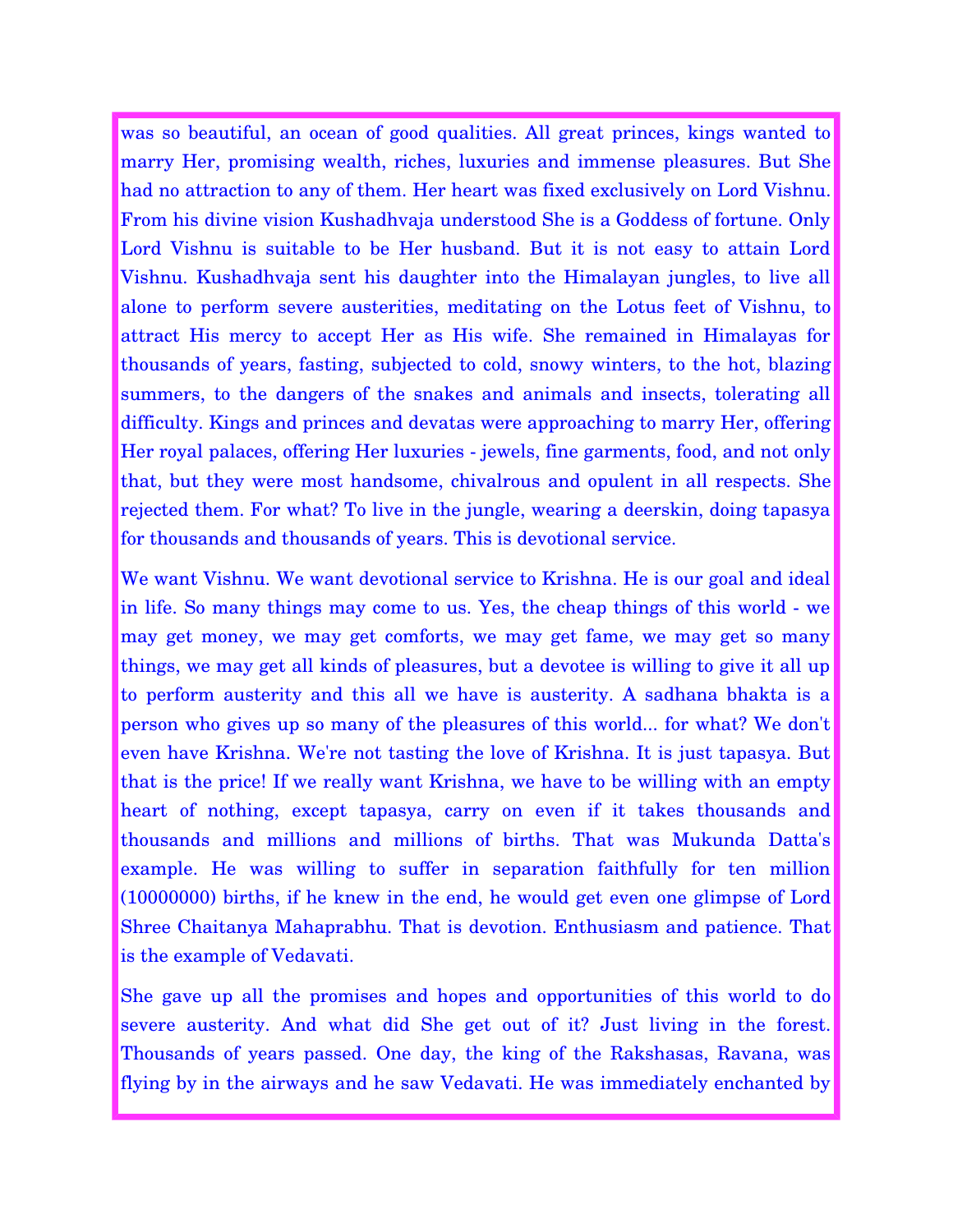Her beauty. He came down and looked closer. Oh, the exquisite elegance of Her form, covered only with a crude deerskin, hair becoming matted. But yet She was effulgent with elegant charm. Ravana could not control his senses. He approached, assuming the form with one head and two arms, and we hear from the Sundar Kanda, that when Ravana assumed this form, he was youthful and he was so magnificently handsome, and strong. He was a scholar as well. He was speaking lovely poetry to win the heart of this girl. He was glorifying each limb of Her body, and the fragrance of Her form. "I am Ravana. I am the King. I have defeated Indra and all the devatas. I wish for You to be my wife. You come with me." She said, "I have given My heart to Vishnu." How amazing! All this tapasya, thousands of years! And Vishnu never even showed Himself to Her even for a second.

### Vedavati - The Emblem of Chastity and Patience

All this tapasya but Vishnu was not showing Himself and here is a chance to live with the wealthiest man on earth, the most powerful conqueror of the earth, the king of kings. She said, "Get out from here, I have given my heart to Lord Vishnu and I can accept no one else." Oh, when Ravana heard the name Vishnu, that really excited his anger, then he said, "What is this Vishnu, what is He doing for you? You are worshipping Him for all this time and He is just leaving you alone with no companion in this jungle with nothing to eat. What is He doing for you? Come with me, I will give you the robes and the jewels of a queen. I will give you pleasures that even the most elevated damsels of the heaven cannot dream of, you come with me!" She chastised him that "I have given my heart to Vishnu, get out from here". So Ravana went to take her by force, he grabbed her by the hair, and Vedavati, by her mystic power, just cut that hair right off and Ravana fell back. Then Vedavati invoked the presence of Agni Deva in the form of fire and then she spoke her final words to Ravana, "Because you have touched my body, my body is forever impure and therefore I must end it today. But I will take birth again and in my next birth I will be the cause of your destruction and the extermination of your entire dynasty." Then her body was engulfed with flames. Some time later, Suparnaka, the sister of Ravana, informed her brother about the beauty of Sita, and just by hearing the description of Sita's qualities, Ravana's heart was burning with desire. He induced Marica to take the form of a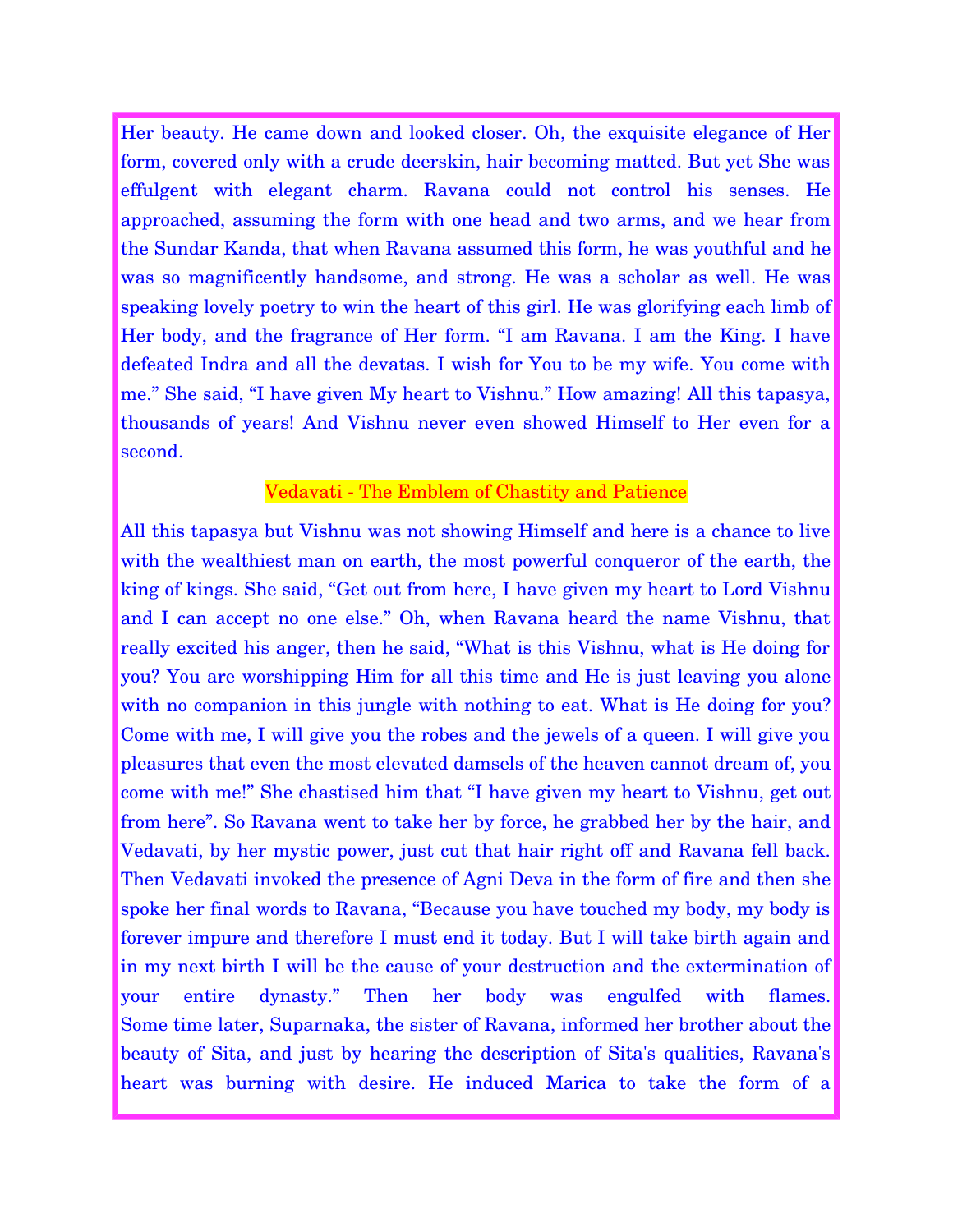magnificent deer and allure Lord Raam and Lakshman away. At that time, Ravana came to kidnap the consort of Lord Raam. But it is not possible for a demon like Ravana to touch Sita Devi. Agni Dev appeared and he replaced the original Sita with Vedavati. Vedavati looked identical to Sita. The Kurma Purana calls her the Maya Sita, the false Sita. She is actually an expansion of the Goddess of fortune but not the original Sita. So it was Ravana, he thought he stole Sita, but in truth he stole Vedavati. And it was this Vedavati, after thousands of years of tapasya, she still never even saw Lord Raam. She came to the world and was immediately kidnapped by Ravana and she was screaming in the air, and she threw some jewels down to the monkeys, Sugriva and Hanuman, when she was flying over Kindakshetra and ultimately she was a prisoner of Sri Lanka, captive in the Ashoka groves of Ravana, where everyday she was tormented, she was emotionally tortured, she was threatened in so many ways. Ravana was coming with the finest perfumes, the most elegant gowns, with by his mystic powers making himself the most handsome among men, well-groomed hair with scented oils, promising her jewels, and gifts and pleasures and everything, just become my consort and she refused. He would threaten her and scream at her and roar at her. And other raksasas were tormenting her, and raksasis, ugly raksasis, horrible, demoniac beings were surrounding her practically day and night, trying to emotionally break her down to submission. And this went on for about 10 months. Vedavati performed all this tapasya and this is all she was getting. She did it all as a service to Sita Devi. Ravana would curse her; Ravana would threaten her, "If you do not submit to me I will chop your body in fine pieces and I will drink your blood and eat your flesh as my morning meal. These are your two alternatives; either live as the primary queen of all the universe as my queen or die a miserable death and be eaten by me". Those were the two choices he gave. But Vedavati, so chaste, so absolutely pure, not even for one second ever deviated her mind from the loving remembrance of Sri Ramachandra. Lord Raam and Lakshman crossed over the bridge to Sri Lanka with the soldiers of Sugriva of the Vanara race; there was a great war, ultimately Vedavati's curse was fulfilled. All the sons, all the relatives, all the soldiers of Ravana were destroyed and ultimately Ravana fell to the ground dead. The raksasa race was exterminated of Ravana. Sita was brought back to Rameshwaram. It was Vedavati and after all this time, first time, Vedavati's actually seeing Sri Raam and He rejects her. He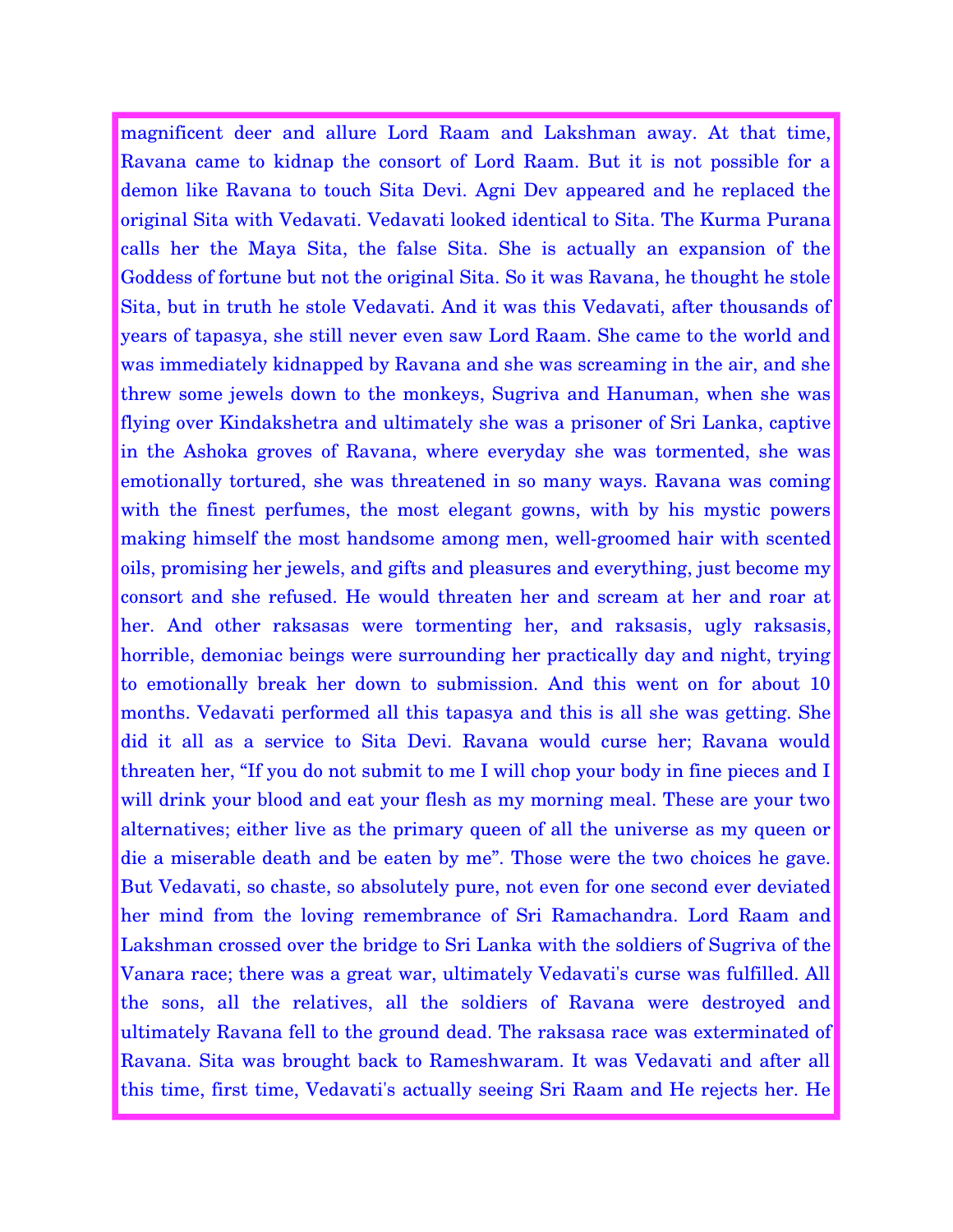says that, "How do I know you are perfectly chaste and pure? Living with such a great person as Ravana for 10 months, if even for one tenth of a second your mind went astray from thinking of Me then you are not pure, you're not chaste, and I cannot have you. So you should be tested by fire". He ordered Lakshman to get big logs, big logs of trees and start it on fire, it was a blazing fire, and Vedavati, in the role of Sita, she had absolute confidence of her chastity and her purity, she walked right into the fire. It was at that time according to Kurma Purana that Agni Deva appeared with the original Sita, Whom he had taken away and put in the care of Parvati for all of this time. And Agni Deva explained to Sri Raam this is the original Sita, and this is Vedavati, the Maya Sita, who is taken by Ravana. Lord Ramachandra accepted the real Sita as His wife. And Sita, Sita told Raam that, "Vedavati has performed such devotional service, such sacrifice under the torments of the prisonership of Ravana for all this time she did all for Me and You. Please accept her as Your wife; this is her only admission, her only ideal". And Lord Raam said that, "In this incarnation I have taken a vow of only one wife, so I cannot accept her in this incarnation, however in a future incarnation I will fulfill her desire and marry her". And Raam left with Sita. Vedavati still was alone with her mind fixed on the promise of the Lord that was in Treta yuga, the whole Dvarpa yuga passed, Krishna's lila was manifested on this world and then it went to another universe. Vedavati was waiting a long time, through Treta yuga, through Dvarpa yuga and in Kali yuga, she appeared, and it's a wonderful katha how she appeared. In the dynasty of the moon there was a great king of the Chola family of the name Sudarma. Sudarma had two sons, Aksharaj and Thondaman. He raised them and they were loving brothers. When they were of age to take the responsibility of the kingdom, Sudarma accepted Vanaprastha, he wanted to divide his kingdom in half before he left and give each of his two sons who were both worthy of being kings half of his kingdom, but the two brothers they had such deep love for each other, neither of them wanted half of the kingdom. "We will both rule the same kingdom together; we don't want to be separated". So that was the arrangement. Sudarma went to the forest, never to return, Aksharaj and Thondaman together ruled the kingdom as two kings, one kingdom, amazing example of brotherhood, they weren't suing each other in courts, they were working together with total love and respect. Aksharaj was the elder of the two. All of his desires were fulfilled in the way he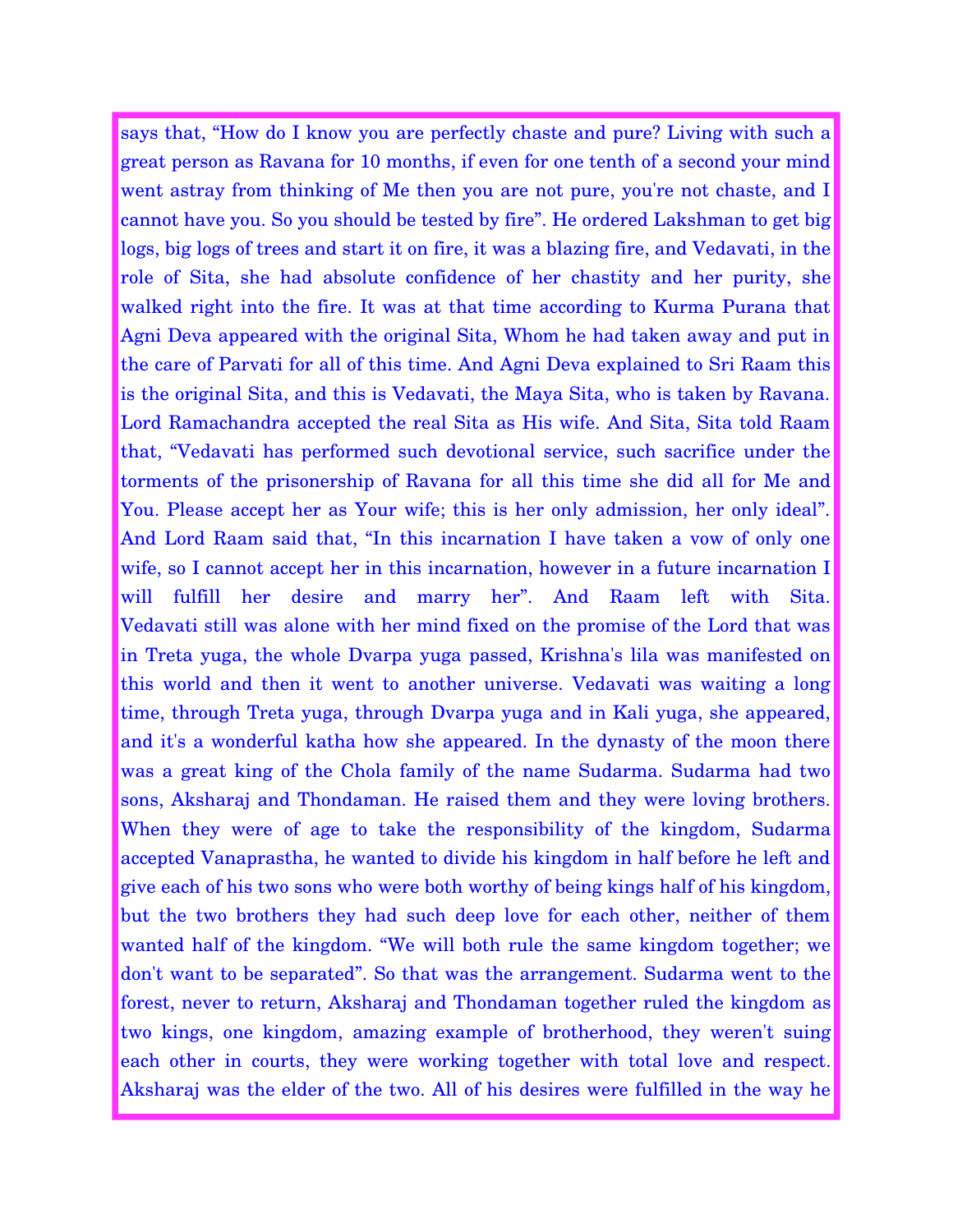was ruling his citizens except one, he had no child, he longed for a child, he approached the Brahmans, and they told him, "You should perform a yajna for the purpose of having a child". So as a part of the process of yajna the king had to plough several times around the yajnashala, so as he was ploughing around and around and around, his plough got caught in something in the ground and he pulled it, and out from the ground came an effulgent, golden box, on its own the box opened, revealing an exquisite golden lotus flower, in the whorl of the lotus flower was an effulgent little baby girl, smiling and glancing mercifully upon everyone. Aksharaj picked up the little child and showed her to the Brahmans and the Brahmans were amazed, they said, "Just as Janak Maharaja was ploughing the fields around the yajna and from the earth came Mahalakshmi, the Goddess of fortune, Sita, in the same way the Goddess of fortune has come again, and because she has been found on a lotus flower, her name will be Padmavati". This Padmavati was Vedavati, who had taken birth again in this world. Aksharaj brought little Padmavati to his wife, Darini Devi, and they raised her with great, great affection. When she came of marriageable age, it created a big problem in the house. Who possibly is qualified to marry Padmavati? So many people were coming and offering their proposals but Aksharaj did not see that anyone was qualified. One day, Narada Muni took the form of a Brahman and while Padmavati was sitting in the garden, he said, "Let me see your palms". She showed her palms, he saw beautiful lotus flowers in both palms, Narada Muni was ecstatic, tears flowed from his eyes, "I understand who you are, you don't know but I know, you are the Goddess of fortune, who has incarnated on this earth and Lord Vishnu will soon be your husband."



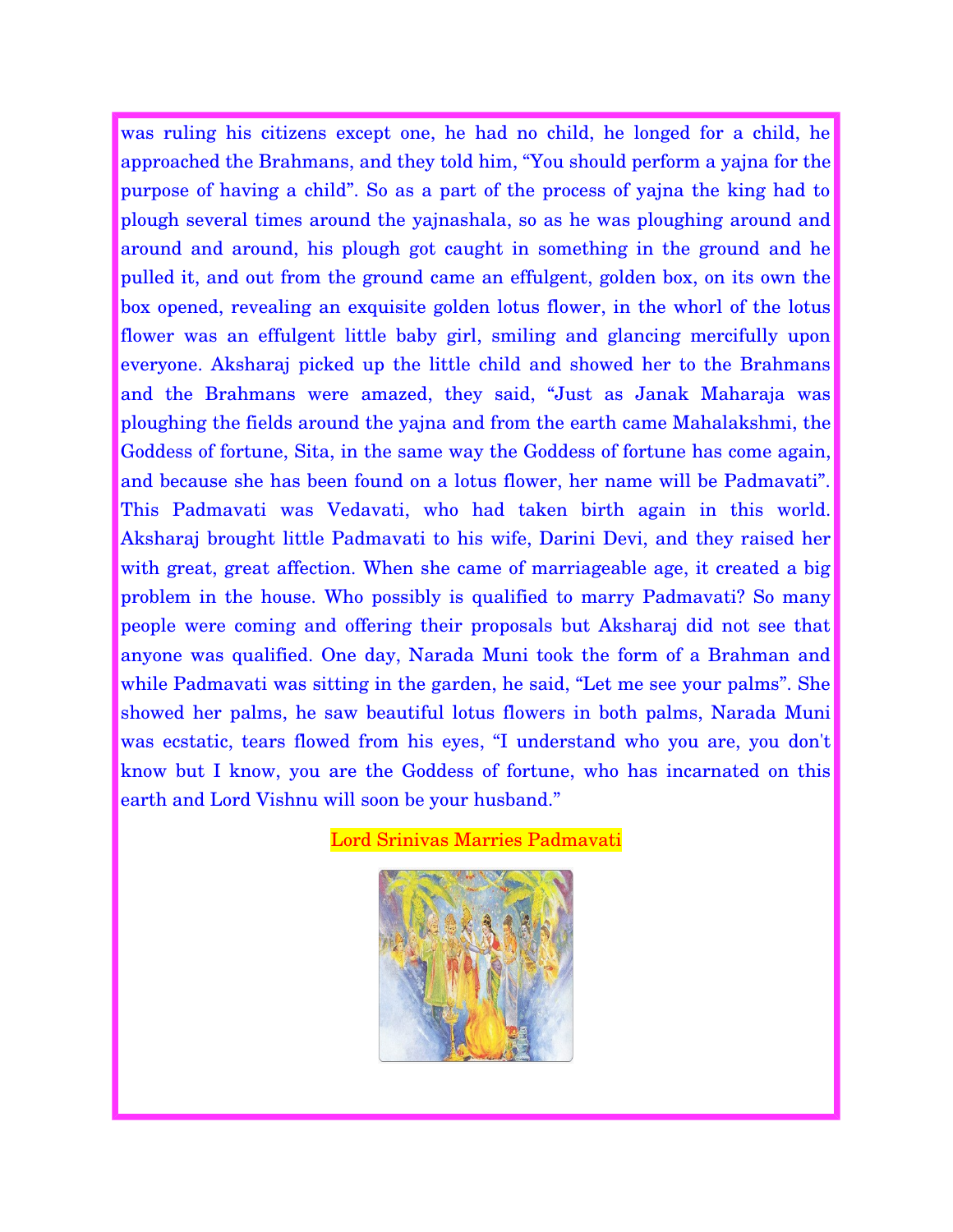Padmavati, forgot what Narada Muni said. So many Brahmans say so many things in this world. Srinivas told Bakula Devi that this girl, Padmavati, is none other than My consort, Vedavati, who has been performing tapasyas for several yugas to gain Me as her husband. Bakula said, "I will go to negotiate the marriage". Bakula Malika went to a place called, Kapileshwar, the temple of Lord Shiva. There she found the maidservants of Padmavati offering very fervent prayers. She asked, they told that, "Ever since our princess, Padmavati, left that garden where she met a strange hunter, she has fallen deadly sick. She has high fever and Aksharaj and Darini Devi, her mother and father, they have brought the best doctors, every type of doctor, but nothing seems to work, she is dying and nobody can understand the cause or the cure. Kapileshwar to please give mercy and save her" Bakula Devi said, "That is why I have come, too. Please bring me to her mother and father" They said, "Yes, we will bring. You will give them hope." Meanwhile, Srinivas, it was His desire to elaborate this pastime. He took the form of a gypsy woman and had a mystical gypsy stick to put spells on people. And little baby, and she was dressed just like a gypsy, very authentic. And She came into Narayan puram, the capital of king, Aksharaj. And She was calling out that, "I am a gypsy woman and I have great powers, I could cure the sick, I could read the future". So one of the maidservants of the queen, she ran and told Darini Devi, Padmavati's mother that, "There is a gypsy woman, can I bring Her? She seems to know the future." She said, "Yes, bring Her immediately". So Srinivas came in. She said, "Please tell, what is the problem with my daughter? What is the future? What will happen to my daughter? Please tell me, oh gypsy woman!" He said, "I will tell. I will access the Goddess of the mountain to speak through Me but first you must bring me rice, kum kum, turmeric, silk saris and gold coins." And She set it all up very nicely, and started chanting mantras. She said, "Now you must bring your daughter to Me". Padmavati was brought in, Srinivas was very happy. The queen saw this gypsy woman gazing very deeply upon her daughter. She said, "Show Me your palms." She said, "I know what is her illness. She met a very great personality. She has fallen in love with him. And due to separation, she is love sick". The queen was insulted by this, "What nonsense you're talking, my daughter love sick?" She said, "Yes, this is what happened, I know. I could see it. I could see the past, and I could see the future. In fact, this person is none other than the Supreme Lord. The Supreme Lord, Who is living in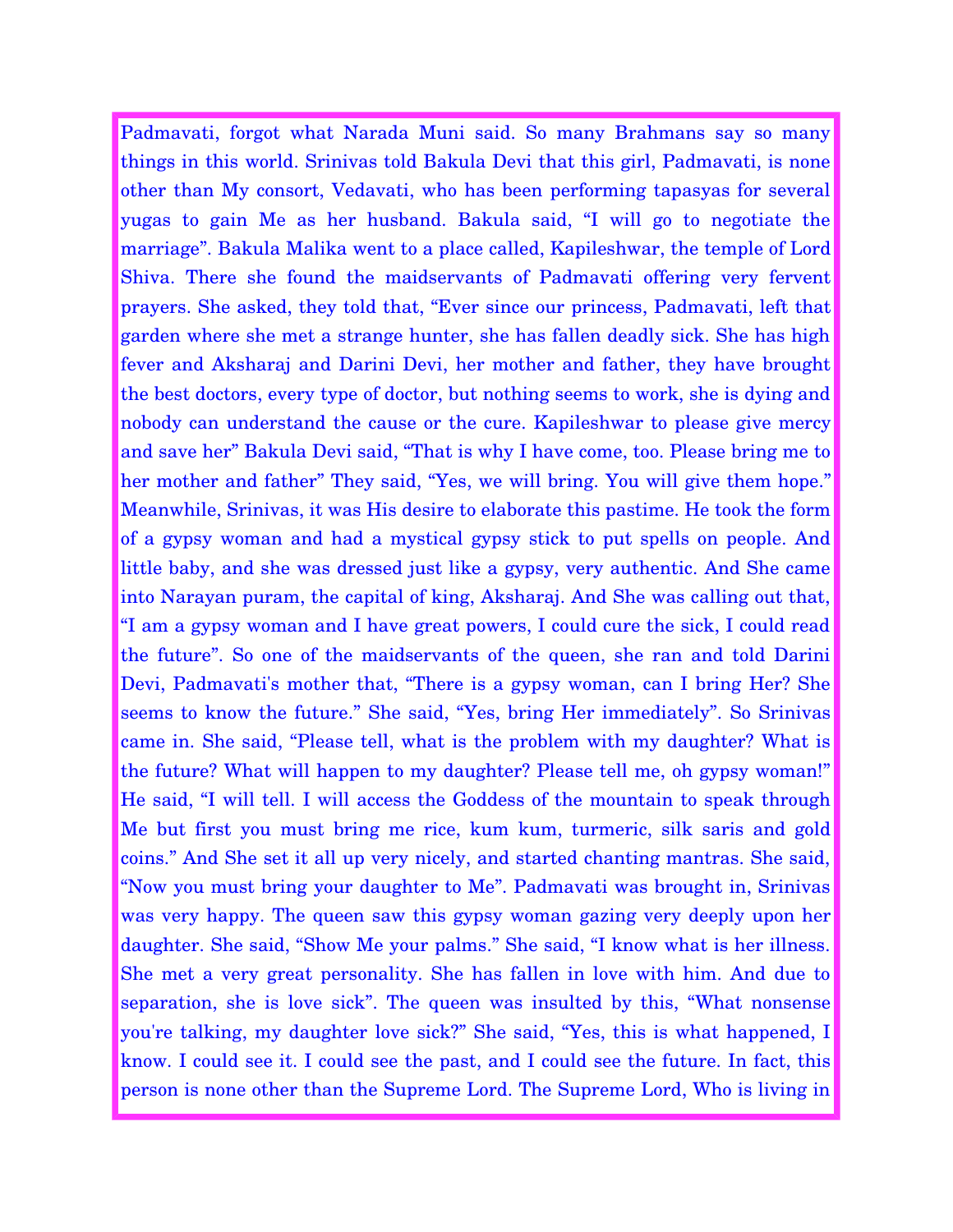the mountains of Sheshachala. And He was hunting an elephant and He happened to see your daughter and all her friends when they saw this elephant coming, they all ran away and left your daughter alone, but this person was heroic. He came to rescue her. How do I know all these things? The Goddess of the mountain is telling Me."

The queen rejected what the gypsy woman said. She said, "The mother of this great personality is coming very soon to negotiate marriage and you should accept it." And the gypsy woman left and Srinivas went back to His ant hill. At the next moment, Bakula Devi arrived through another door but Bakula Devi, her stature was awesome, she had such majestic good qualities, although she just lived as a very simple woman with no possessions in the forest, she had such dignity that Darini Devi immediately was very deeply impressed and gave her a respectable greeting. And Bakula Devi offered her a plate made out of ivory that was covered with the most precious, celestial jewels, and presented it to the queen. She said, "I have come to ask your daughter's hand for the marriage of my Son, Who is the Supreme Lord, living in the hills of Seshachalam" The queen said, "What is this incarnation of God? I have not heard of any incarnation of Vishnu. And if Vishnu, Who is full of all opulences, were to incarnate in this world, what would He be doing living like a hermit in the jungles of the mountains? Let me speak to my king about this." Darini Devi repeated the proposal to Aksharaj. Aksharaj consulted his ministers, who were Brahmins, they said, "We don't know of any incarnation of God on these hills, but the great sage, Shuka, he is living in those mountains. He is all-knowing, we should consult him." They all went to the hermitage of Shuka, and Shuka said, "Yes, the Supreme Personality of Godhead, Narayan, is living in the hills of Seshachalam. And king Aksharaj, you can never estimate your supreme good fortune that He wants to marry your daughter. Why does He want to marry your daughter? She is a Goddess of fortune, His eternal consort. You should immediately, as soon as possible, arrange for this marriage."

Aksharaj, Shuka and the other family members came together and selected the soonest, auspicious date, which was on the next Ekadashi. And they wrote, Aksharaj wrote a letter to Srinivas proclaiming that he is offering the hand of his daughter in marriage. So Bakula Devi and the sage, Shuka, delivered that letter to the ant hill, where Srinivas was residing. Srinivas was very happy, very happy.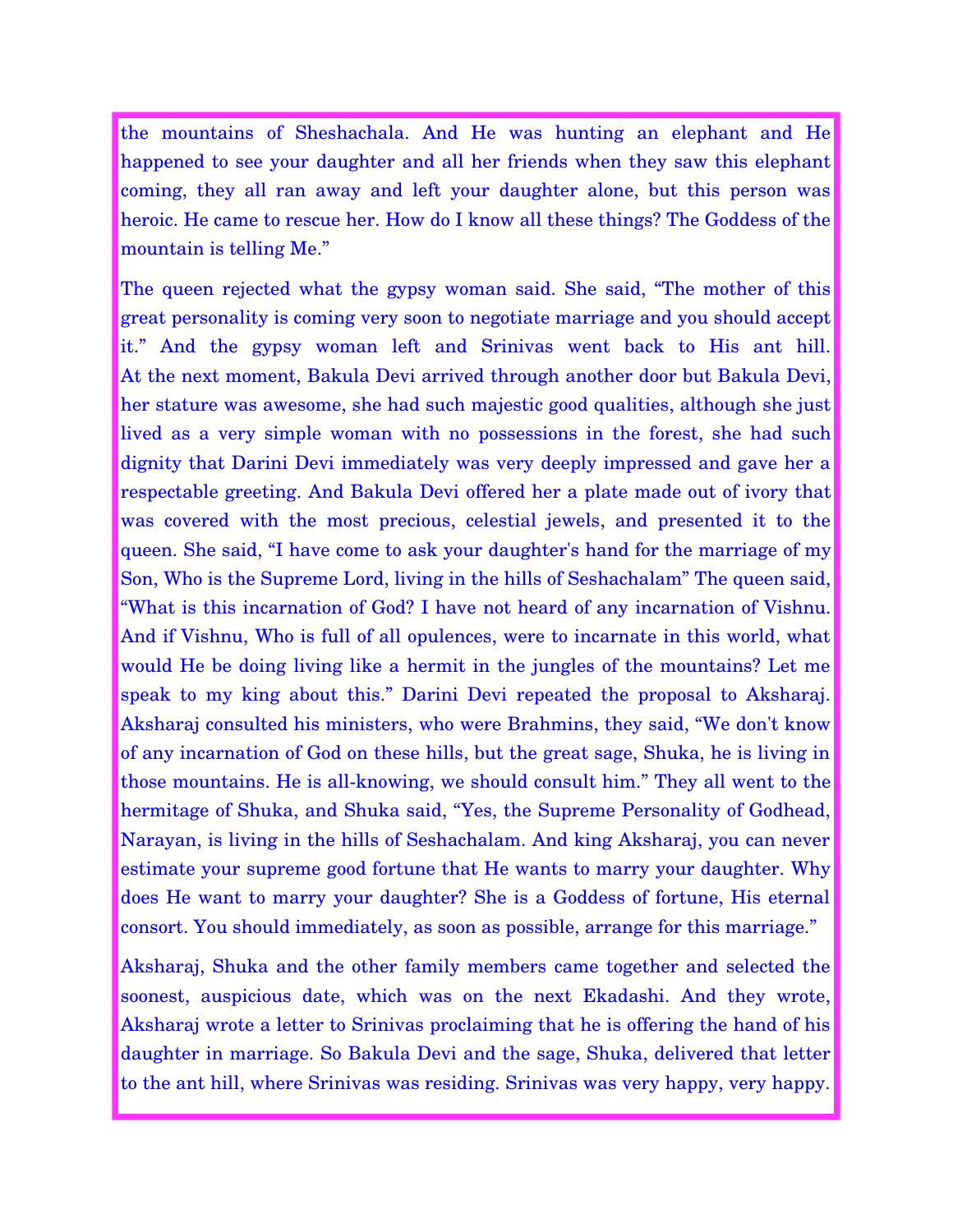But the marriage was very soon, it was just a matter of days and He wanted to invite all the devas. So He meditated in His mind and from His mind, Garuda and Ananta Deva appeared. And He gave them the order, "Invite all the principal devas to come at once to My marriage" And soon they were coming, Brahma, Siva, Indra, Vayu, Agni, Surya Yamaraj, very auspicious, every one was coming.

Lord Srinivas borrows from Kubera



And when Srinivas saw the large crowds of very, very highly respectable people, He became unhappy. Brahma asked, "What is the problem? All arrangements are being made. Why are You unhappy?" He said, "How are we going to feed all these people? I'm living in an anthill, I don't have anything, and we have to make elegant. This should be a glorious marriage; this should be an elegant marriage. We need to arrange all the decorations, and not only that we have to feed everyone feasts of sumptuous Prasad, but I have nothing" So Brahma, he called for Kuvera. And Kuvera stood before Lord Srinivas with folded palms, offering his repeated dandavats, and said, "My Lord, whatever I have is Your property, You are the proprietor of everything that exists. The treasury of all the devas is ultimately Yours, just tell me and we will utilize it all". Lord Srinivas said, "No. it is yours. I will not take anything from you but I will accept a loan." Kuvera wanted to give everything but the Lord insisted, "No, it must be a loan, I must set the principle." I guess it is the principle that for many marriages you need loan. But also the dignity of this avatar, He did not want to take His devotee's property. And then the Lord dictated the terms of the loan, He said "You give Me 14 Lakhs of gold coins with interest, and until the end of the Kali yuga whoever is really My devotee, when they come to see Me to take darshan, they will give their valuables and their wealth to pay the interest of the loan that I owe to you for My marriage".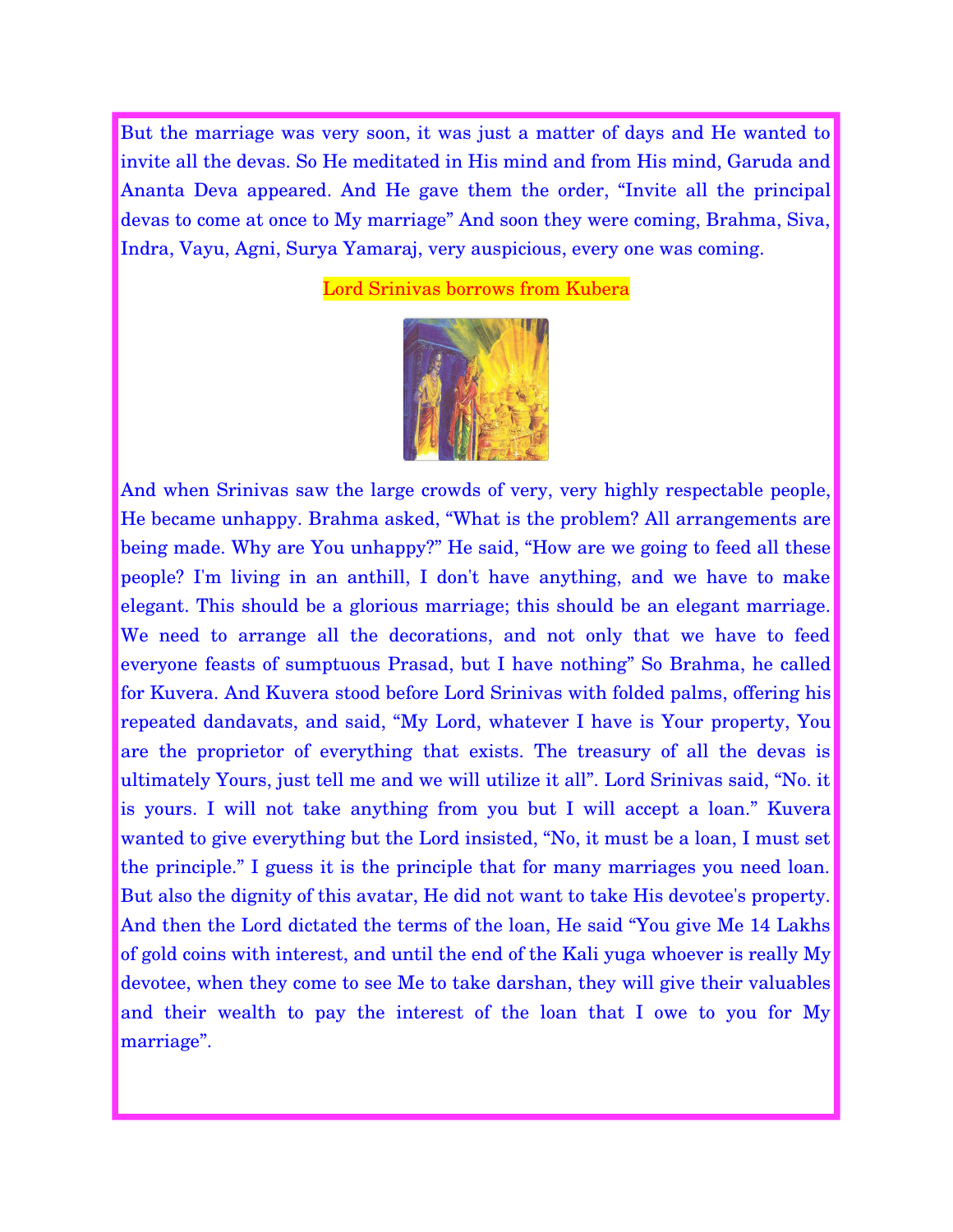It is because of this ingenious contract that the Balaji Tirupati temple is the wealthiest temple in all the worlds. I have seen people put their wedding rings in the hundi. People give so much valuables but it is the duty of the devotees of Srinivas to keep the Lord's word. And He said, "Until the end of Kali Yuga, whoever My devotee is when they come for my darshan they will give substantial wealth to pay the interest, and then at the end of kali yuga then I will give back the principal as well". So this arrangement was made. And all the very, very opulent arrangements of marriage were taking place, but Srinivas again was looking sad, and He was asked why. It was because Lakshmi Devi was still all alone in Kolapur performing tapasya. He did not want to marry Padmavati without the presence of Lakshmi Devi. So Srinivas called for Surya, and told Surya, "Go to Lakshmi Devi and tell Her that I am sick, very sick, and She should come at once and then She will come". Surya was very afraid, "But You are not sick. You are not sick, how could I tell Lakshmi Devi a lie? What will happen to me if I tell my Supreme Mother a lie? She will know, She knows everything." And Srinivas said, "No, I will cover Her by my Maya potency so she will believe you" So Surya went to Kolapur, and told Lakshmi Devi that, "Srinivas is living in the Venkatashala, the hills that cure all sins, and He is very sick, very sick, and He is asking for You to be by His side" So Lakshmi Devi said, "I will go immediately." When She arrived, Srinivas fell to the ground pretending He was sick, and Her heart became very soft, but then She saw so many guests in all directions, She was wondering, "What's happening?", "Why all these guests?" and then the Lord opened the curtain of Maya, Yoga Maya, so that Lakshmi could understand everything. She looked at Her beloved Lord, Narayan, in the form of Srinivas, "I know what's happening. You are fulfilling Your vow, at last, to marry Vedavati, who has appeared in this world as Padmavati" The Lord said, "Yes." Lakshmi said, "I am thrilled with joy that You will do this. It is My great happiness. In fact, I will personally perform the bathing ceremony to consecrate You for Your marriage" Everyone was joyful. Lakshmi Devi consecrated the Lord with a holy bath and then the Lord descended the mountain to Narayanpuram, where Aksharaj was waiting with great opulence and this marriage ceremony lasted for several weeks with great festivities and joy. In the end, Bakula Devi told Aksharaj "Now, my son must return to His home" So Padmavati and Srinivas left the royal kingdom of Narayanpuram, and went back up to the top of mountain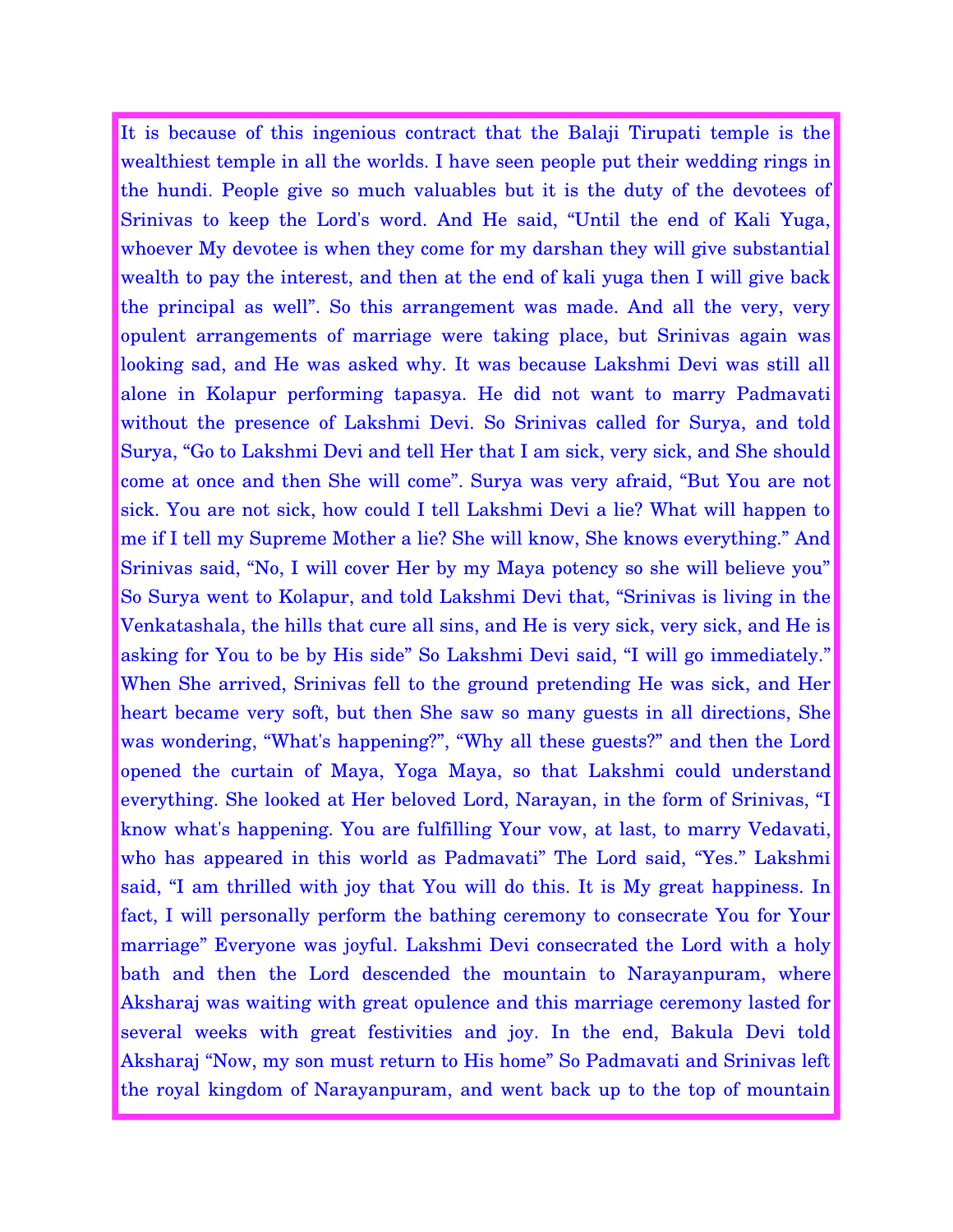Tirumala, where They decided to reside in the ashram of Agasya Muni. In this way They lived happily together. Some time passed, Padmavati noticed that there was a sadness in the heart of her beloved. She said, "I know why You are sad. You are feeling separation from Lakshmi, bring Her back."

# Lord Srinivasa searching Lakshmi devi

Lord Srinivas said, "But will She come back? She is still performing tapasya because of Brigu Muni's kick on My chest, will She come back?" She said, "Of course She will come back." "But what about you?" Padmavati said, "It will be the greatest honour and joy of my life to share My home with Lakshmi. Together We will serve You for all of eternity." So Lord Srinivas went to Kolapur to bring Lakshmi back but Maha Lakshmi knowing He was coming, She disappeared, went to Patala-loka, where She took shelter in the ashram of Kapila Deva, the avatar of the Lord. The Lord could not find Her. It was at that time that the Lord was told that He should perform tapasya to get Lakshmi back.

## Lord Starts Meditating on Lakshmi devi

On these Tirumala hills, He was to dig with His own hands a kund. He dug the kund and then He had Varuna fill it with ambrosial waters of sacred rivers and then He was to install a magnificent, golden lotus flower. And He was to sit in the whorl of the lotus flower and meditate on Lakshmi Devi. He sat on the lotus flower, the power of His meditation, the power of His love in separation created a heat that was filling the entire universe, and ultimately it reached the heart of Lakshmi. And She consulted Kapila Muni, "What should I do?" Kapila Muni told Her that, "Your Lord, Your beloved keeps feeling deep separation from You, He is performing tapasya to get You back, You should go to Him, it is Your heartfelt desire. Why are you taking so seriously this offense of Brigu Muni? After all, it was the Lord's plan. Even if Brigu Muni committed an offense by kicking Him in the chest, what is the result? NOW THE WHOLE WORLD KNOWS WITHOUT EXCEPTION OF DOUBT THAT LORD NARAYAN IS THE SUPREME PERSONALITY OF GODHEAD, THE KING OF ALL KINGS, AND THE GREATEST OBJECT OF EVERYONE'S WORSHIP. Brigu Muni, he has established that fact beyond doubt. So even if he committed some offense, the end justifies the means. He did a great thing. You should go back, You should forgive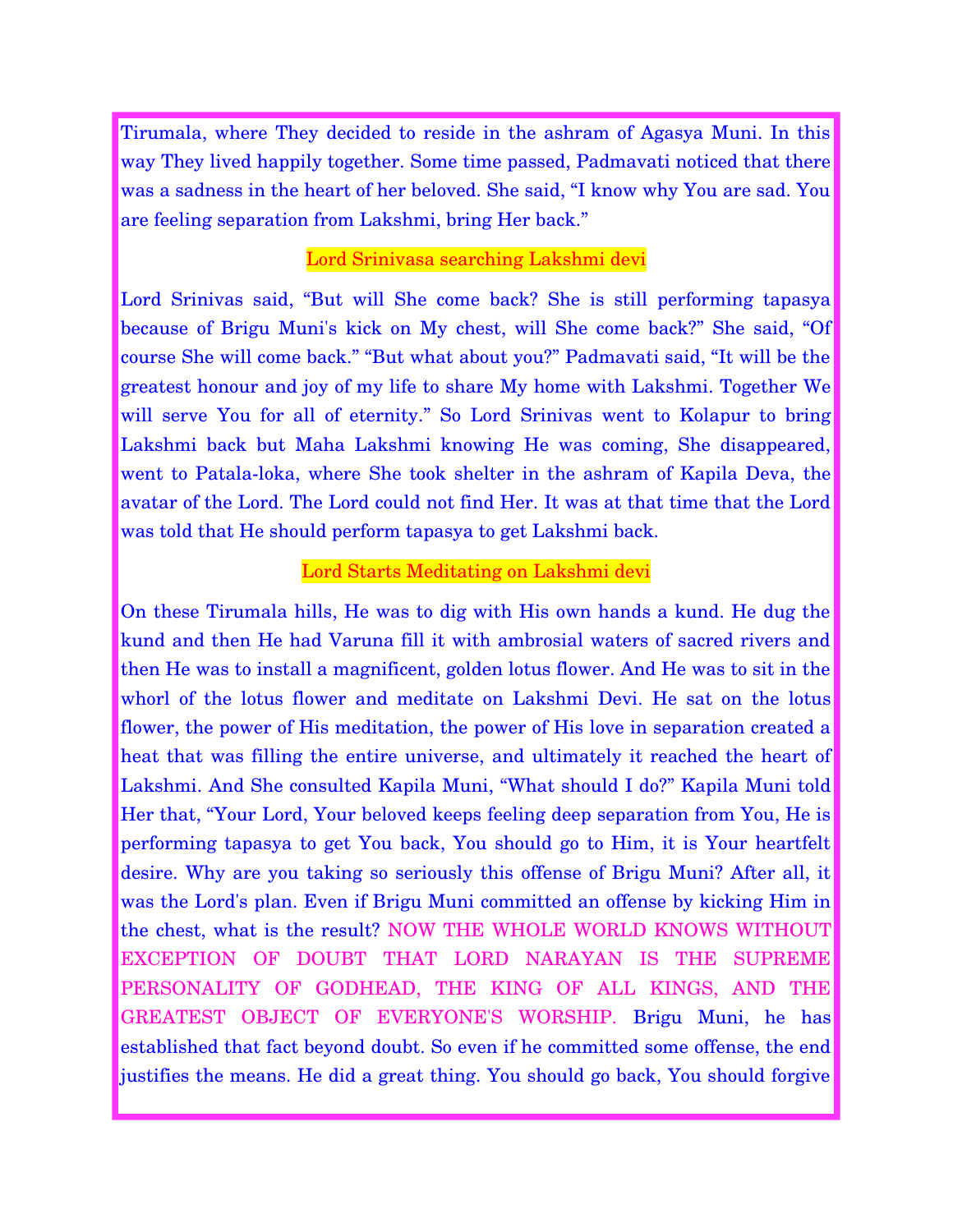Brigu Muni and You should give pleasure to Lord Srinivas." That was just what Lakshmi Devi wanted to hear. With a blissful heart She traveled through the stem of that lotus flower, and in a most miraculous, astounding way through the lotus stem She just appeared on the whorl of the golden lotus at the side of Srinivas, effulgent like millions of suns. Srinivas and Lakshmi Devi gazed upon each other. They were united again. Sri Venkateshwara Dev Ki Jai !!!

# Brigu Muni Begs Forgiveness from Mother Lakshmi

Brigu Muni came to that lotus flower as did the Devtas, and the rishis, and the sages and the devotees. Brigu Muni was just offering full obeisances, again and again and again, with tears of repentance in his eyes and begged forgiveness from Lakshmi Devi for what he had done. Lakshmi smiled, She said, "You are forgiven, you have done nothing wrong, this was all the lila of My Beloved Lord and you are just an instrument of this lila."

## History Behind How Tirupathi Temple Comes On the Tirumala Mountain

Lord Srinivas lived with Bakula, Lakshmi and Padmavati for many years. The King, Aksharaj, meditating on Srinivas left this world. At that time, difficulty came upon the kingdom. After Aksharaj had departed, his son, Vasudan, he considered that he was the rightful king. But there was a problem because Aksharaj shared the kingdom with his brother, Thondaman, for all those years. Thondaman said that, "It was our agreement. Originally, Sudarma, our father, wanted to divide the kingdom in half for both of us, but due to our love for one another we wanted to rule together, so we have been doing this so now I should rule with you". But Vasudan said, "Is it in writing? Where is it in writing? How can you prove it?" It wasn't in writing. So Vasudan declared that his uncle was lying and that he would be the sole king. So there was a disagreement. The disagreement escalated, different people of the kingdom were taking either person's side and soon it came to the point where it was going to be a fratricidal war.

On the battle there was Thondaman's army, and Vasudan, the son of Aksharaj's army. How sad? This is the age of Kali. If you don't put things in writing, nobody knows what is truth. And we see this happening even amongst devotees today, people make agreements, people make policies, and then as years go by, different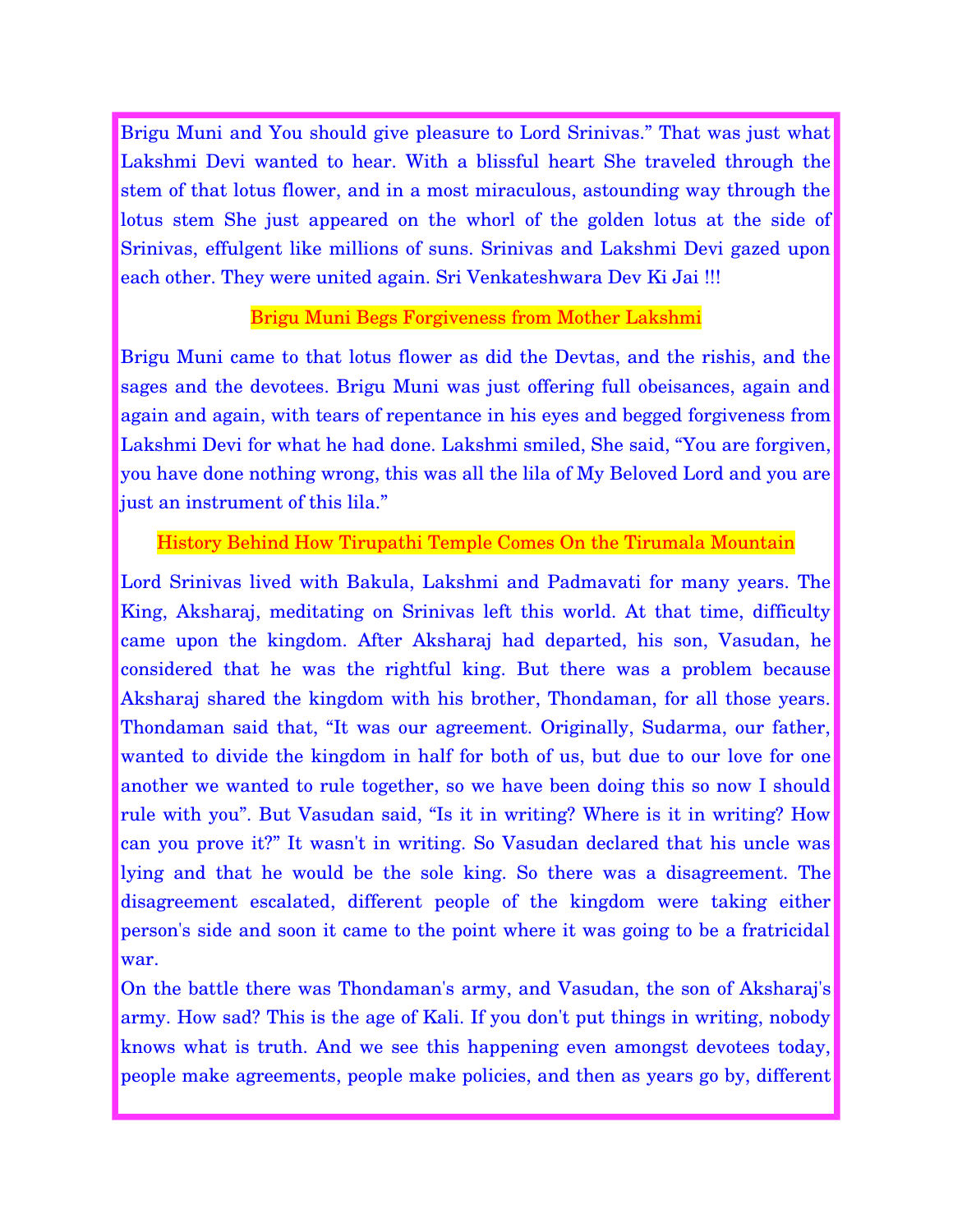people have different versions of what was agreed on. And then there is fighting with battles, and brothers become enemies and god brothers become hateful, and everything is finished.

So yes, here is a loving uncle and a loving son fighting over property and position. So they both wanted Srinivas on their side. So Srinivas went to Padmavati, He said "Who's side should I be on?" She said, she was so sad about this war, so sad, but she said still, "Vasudan is my brother, he is closest to me. You cannot go against him". So Srinivas gave His conch shell and His Sudarshan chakra to Thondaman. And He said He would be on the side of Vasudan. So the fight was raging but there was a problem. Thondaman saw that because Srinivas was on the other side none of his soldiers would fight enthusiastically, because they all loved Him. How can you fight against the ultimate object of your love? So his army was being destroyed, he was losing the battle simply because no-one wanted to fight against Srinivas. So he got so mad, he got so angry. Some say it was Thondaman, some say it was the son of Thondaman, that he took the chakra, the Sudarshan chakra that Srinivas gave them, and threw the chakra, threw Vishnu's chakra at Vishnu. And it hit Him, and Vishnu fell to the ground. It was His Lila, and He appeared lifeless. And everyone stopped fighting then, and they all gathered around and they were all crying and praying, "Please come back, come back, come back Srinivas, come back". And at that point Thondaman and Vasudan was thinking, "What nonsense are we doing fighting? Look what the result of the fight is? That Srinivas is injured, He may be killed". They were all crying and weeping and the news came to Agasya Muni's ashram, and Padmavati ran to the scene with Agasya rishi. And she was weeping and crying, and seeing that everyone's hearts were melting and then Srinivas came back into consciousness. And they both said, everyone said, "Whatever You say Srinivas, we will do". So Srinivas said, "We will divide the kingdom in two parts, and Vasudan, you be the king here and Thondaman, you be the king here, and forever you'll live in harmony with each other." And that took place. After some days, Srinivas approached Thondaman, who was a very, very great and dear devotee. And said, "In the place that Lord Varahadeva gave me, on the top of the mountain of Tirumala, build a glorious temple for Me, that is where I will reside". Thondaman, with great efforts, built the original temple of Tirumala. Srinivas,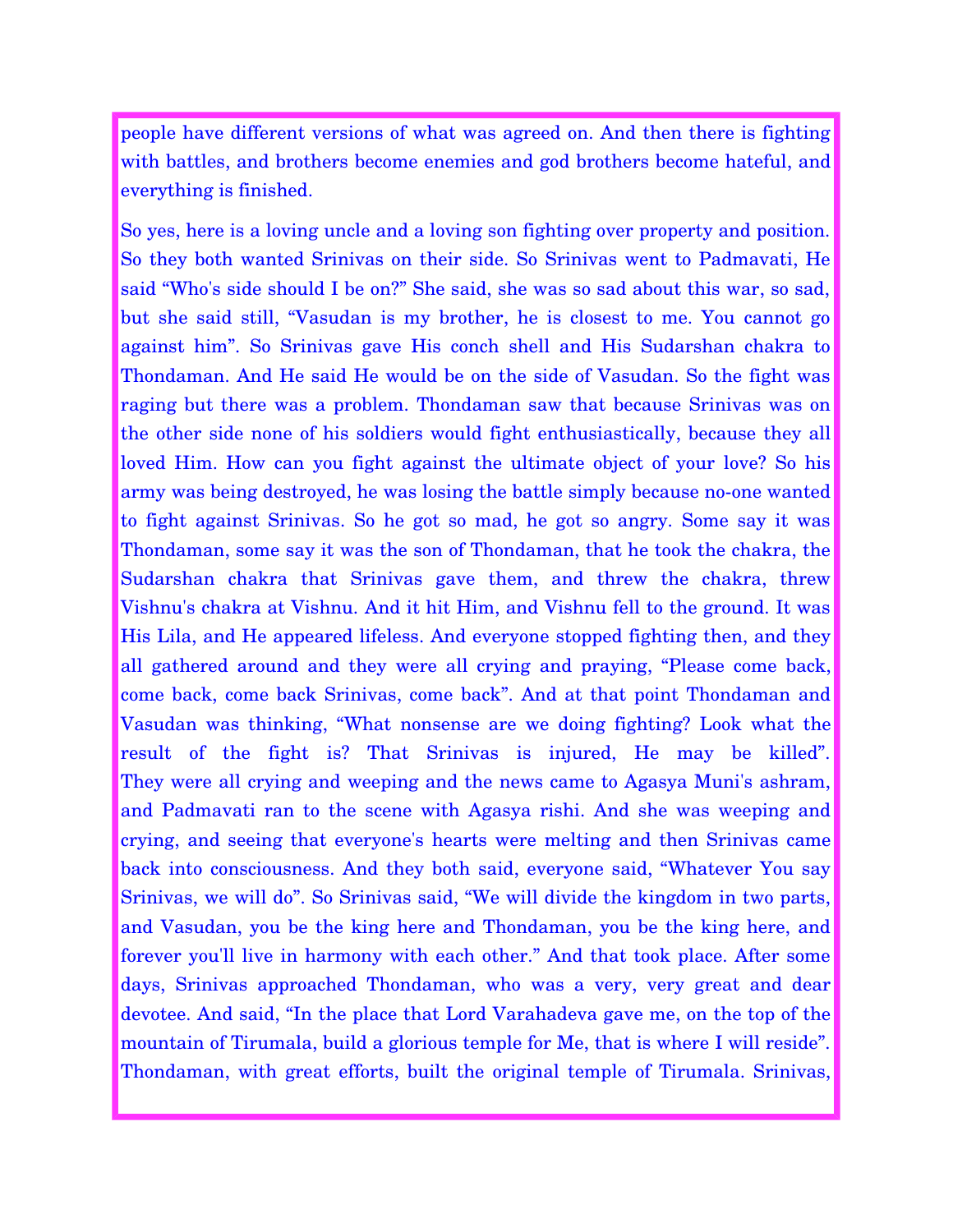Lord Narayan, resided in that temple with Lakshmi Devi and Padmavati. And at one time, very historical event, Srinivas said to Thondaman and the great rishis and sages that were gathered that, "As of now, I have speaking freely with human beings, acting as one of you, but the age of kali is progressing; I will no longer speak to just anyone. I will manifest My body as a deity, and whoever comes to worship Me with sincere devotion, I will deliver them from their sins and I will elevate them to Vaikuntha". Then Srinivas stepping on the altar of the temple manifested the vigraha of Sri Venkateshwara. Sri Venkateshwara Bhagavan Ki Jai!! Much louder please. Sri Balaji Maharaj Ki Jai!!!

### Acharyas Tells Greatness About Tirupati Temple

The greatest of the acharyas (gurus) climbed this mountain with their own feet, as we are going to do tomorrow, eager for the darshan of Sri Venkateshwara. Shankaracharya came here to worship, and later on the great Vaisnava Acharaya, Ramanuja. Ramanuja declared according to the sastras that these seven hills are Vaikuntha on earth. Ramanujacarya was living in Sri Rangam but singing the songs and the hymns of the Alvars, always put him in a trance of ecstatic love. And one time while reading the glories of Tirumala and the Lord, Sri Venkateshwara, he told his devotees "We will go there". He came to the foot of the hill, and performed his bhajan, giving lectures on the Absolute Truth. One of his disciple, Anantacharya, he was living up there on the Lord's order, taking care of a garden, knowing that his guru was down at the bottom of the mountain, he came down and asked him "Please come up, please come up". But Ramanujacarya said, "How can I put my feet on that mountain, it is non-different than Ananta Sesha, it is Ananta Sesha's body. It is Vaikuntha, the spiritual world. I cannot go". But he said, "Ramanujam, my gurudeva, if you do not go then nobody will go. Even the pujaris, if you, the most holy and saintly and pure of all beings, are not willing to put your feet on the mountain then what is our position? The pujaris will come down; no pilgrims will go up there. Balaji will be up there all alone. You must come, please." So on the persuasion of the devotees, Sri Ramanujacarya climbed. As he was climbing, one of his spiritual masters, Sri Shaila Purna, came with garlands and Prasad, to greet Ramanujam, when he was just close to the top of the mountain. Ramanujacarya said to his senior, elder guru, he said "Why did you come with all this load of Prasad and garland yourself? Why didn't you just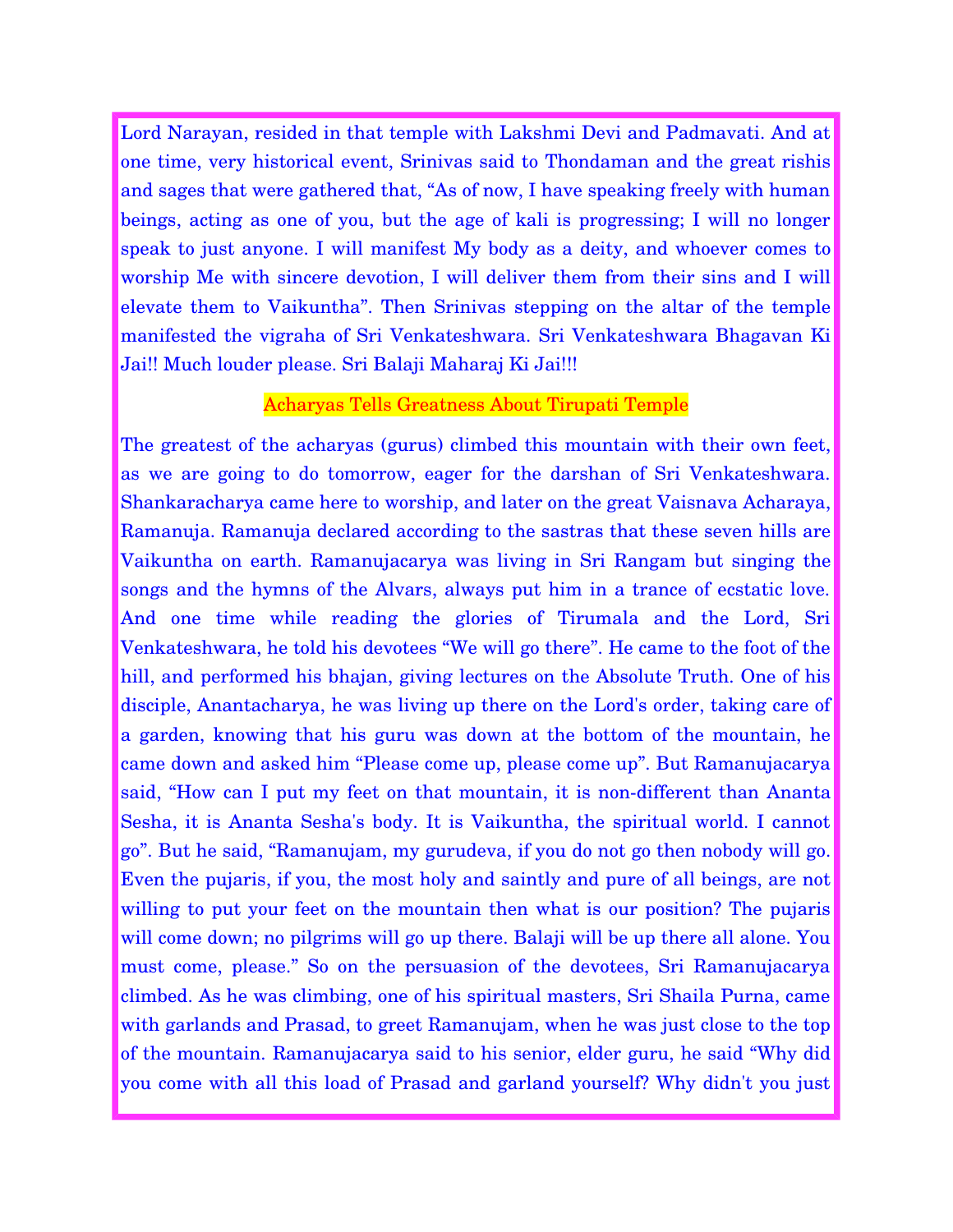send a junior devotee to do this? You are very old and it's very difficult for you." Sri Shaila Purna responded that, "Yes, it is the proper etiquette for me to send a junior devotee, but I looked in all directions, and I could not find a single soul junior to myself. I am the junior most; I am the most neophyte of everyone so I had to do the chore myself".

This is what a guru of Ramanujacarya was speaking. Sri Ramanujacarya's heart melted with the humility of a true Vaisnava. He stayed on the top of the hill for three days, having the darshan of Sri Balaji in great ecstasy. It is explained that over a period of time Balaji has four hands, over a period of time, the Vaisnavas worship Him as Vishnu, but the Shivaites worship Him as Lord Shiva. The followers of Shankaracharya consider that Balaji is Shiva. And the followers of Ramanujam and others consider Him Vishnu. So should we put the drum of Shiva and the trident in his arms, in His hands? Or should we put the conch shell and the disc? There was a dispute and you know how religious people can be when there is a dispute over theological issues. It was a heated debate. Ramanujacarya proposed a solution, he said that, "All followers of Shankar, you put Shiva's drum and Shiva's trident before the deity and I will put the conch shell and Sudarshan chakra before the deity, and then we will all leave the deity room and lock the doors so no one has any possibility of coming in. And in the morning we will open the door and see which symbols the Lord is holding". Can you imagine the intensity of that night? I didn't read this but I don't think anyone slept that night, because this was in South India, this was like the ultimate deity. Is it Shiva or Vishnu? In the morning, the doors were opened and Sri Venkateshwara was holding the symbols offered by Sri Ramanujacarya of the conch shell and Sudarshan chakra. Venkateshwara Bhagavan Ki Jai!!!

Sri Ramanujacarya descended from the hill, he was about to depart for Sri Rangam, Sri Shaila Purna offered to teach Ramanujacarya Valmiki Muni's Ramayana for one full year in Tirupati. Ramanujacarya remained here in Tirupati for that year studying Sri Ramayana. Sripad Madhavacharya came here to Venkateshwara's mandir, resided for some time and worshipped Sri Balaji with great love and devotion with his disciples. Sripad Vallabhacharya came here and worshipped Sri Balaji with his disciples. In Sri Chaitanya Bhagavat we find Nityananada Prabhu's pilgrimage, He came to Tirumala to worship Sri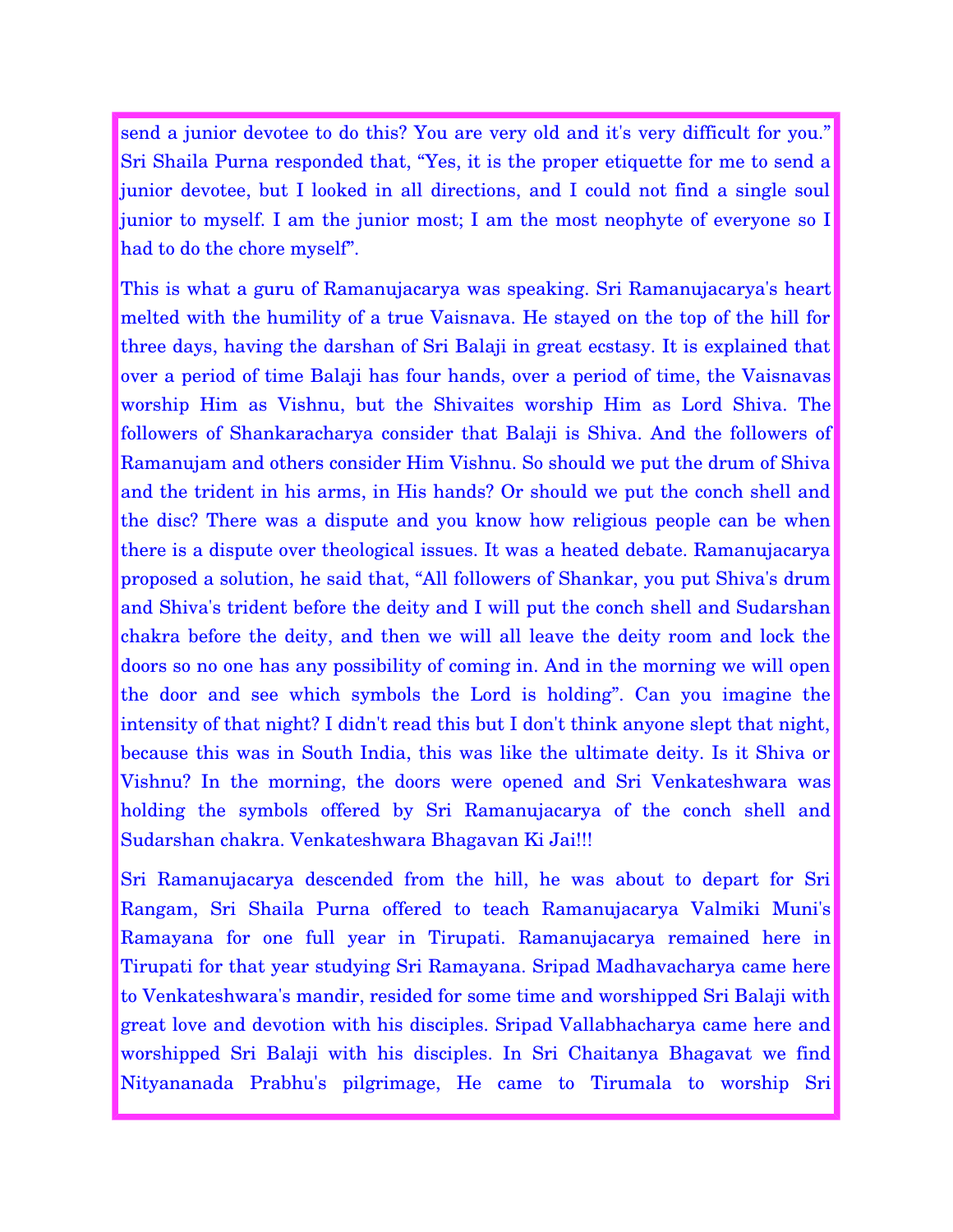Venkateshwara with great love and devotion. And in Sri Chaitanya Charitamrita, Lord Sri Chaitanya Mahaprabhu, He walked up the same path we will be going tomorrow and in the presence of Sri Venkateshwara, in ecstatic love, He offered His prayers, He danced with His arms raised inducing every one around to chant the Holy Name. HARE KRISHNA HARE KRISHNA KRISHNA KRISHNA HARE HARE HARE RAMA HARE RAMA RAMA RAMA HARE HARE So many of our beloved acharyas worship this place, Bhaktisiddhanta Saraswati Thakur, if we are fortunate we will see the lotus footprints of Lord Chaitanya that He installed here. And Srila Prabhupada, himself, came here. It is written about it in his biographies to take the darshan of Sri Balaji and he was very, very deeply impressed, in fact he told devotees that we should learn how to manage a temple very nicely and worship the deities so beautifully from Venkateshwara temple. Today, after lunch Prasad, which will be served if I ever end this long lecture, we will be visiting the temple of Padmavati. Tomorrow, for those with the strength, providing there's no cyclone rains, by Yoga Maya's potency, Christmas is such an immensely crowded place, time for Tirupati. More people come here on pilgrimage than any other temple in the entire world. Even though it is so difficult to get to. And Christmas time is a time where people all around have holidays. So this place should be swarming with hundreds and thousands of people, millions of people. However, because there are cyclones in Andhra Pradesh the vast majority of people are afraid to come. So the last few days I've been living on the top of the Tirumala Mountains and there's hardly anyone there, it's a great benediction. I mean, whoever suffering from the cyclone we definitely offer our prayers and our sympathies and pray for the Lord's compassion upon them, but at the same time there is some, some good that we can. So tomorrow those who are fit, we will leave at 4'o clock in the morning, and the meeting place will be announced. And we will, following in the footsteps of Sri Shankaracharya, Ramanujacarya, Nityananada Prabhu, Lord Chaitanya, Prabhupada drove off, so those who drive will be following in the footsteps of Prabhupada. And tomorrow, we will be having the darshan of Sri Venkateshwara Balaji. And the darshan is very fast, it is not like Radha Govinda temple, where you can stand all day long and chant prayers. In Venkateshwara temple you only get a few seconds and you are, "chalo chalo", you are pushed forward. But it's amazing. Sometimes people stand in line for 24 hours, 48 hours, 72 hours, just stand in line for all these hours, they have to bring